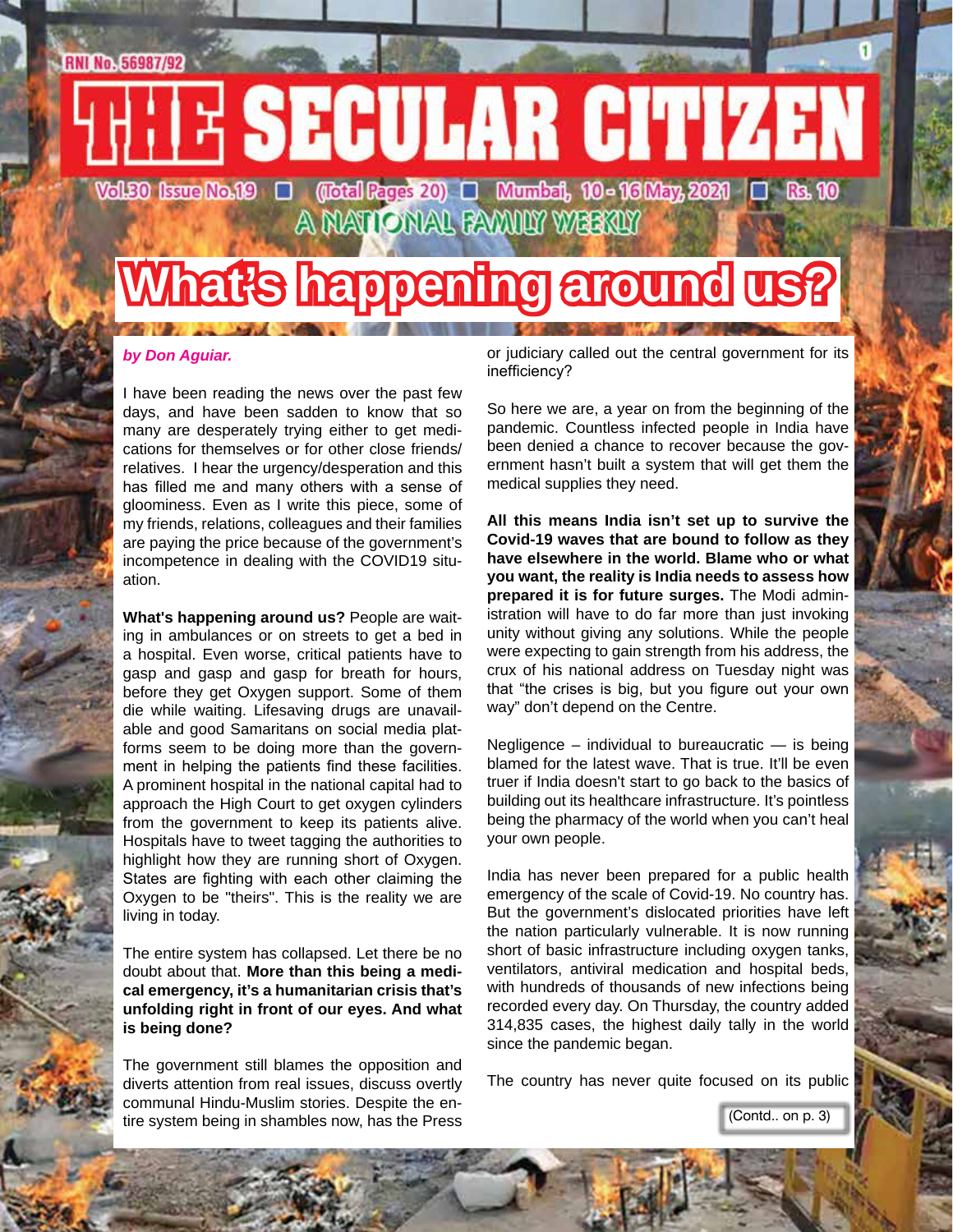*'The Election Commission is singularly responsible for the second wave of Covid 19 and should probably be booked for murder'*

# **WHAT NEXT?**

**The Election Commission is singularly responsible for the second wave of Covid 19 and should probably be booked for mur**singularly responsible for the second wave of Covid 19 and der, the Madras High Court observed in last week in the sharpest criticism of crowded campaigns for the five state polls that continued in the middle of raging virus cases. The court has threatened to stop the counting of votes on Sunday 2nd May if a "blueprint" is not in place.

#### **The Creator of Bengal Strain**

It appears that winning the election in West Bengal by hook or crook was a BJP agenda but undertaken by the Election Commissioner, Sunil Arora. The program had to be arranged in eight phases to suit the busy sched-

ule of the Prime Minister and the Home Minister. The home minister, Modi's man Amit Shah, more or less abandoned his cabinet duties and focused all his attention on Bengal for months. What did he achieve? Arundhati Roy observes *"He disseminated his party's murderous propaganda, pit-*

*ted human against human in every little town and village."* Geographically, West Bengal is a small state. The election could have taken place in a single day, and has done so in the past. But since it is new territory for the BJP, the party needed time to move its cadres, many of whom are not from Bengal, from constituency to constituency to oversee the voting. So like an obedient servant EC scheduled the elections spreading out over a month, lasting till 29th April! As the count of corona infections ticked up, the other political parties pleaded with you to rethink the election schedule. You refused and came down hard on the side of the BJP, and the campaign continued.



#### **What next?**

Common man wonders, 'What next after Madras High Court observation against E.C?' Who in particular will be booked for murder? Election commissioner Mr. Sunil Arora alone or the Home Minister Amit Shah who prompted -obliged him to do so? They



*Vasai*

thousands or in lakhs? Who has recorded the number? Are the government numbers trustworthy? Will the culprits be hanged? Will the hanging of one or a few persons assuage the grave crime? Noth-

ing will happen, *Yar, bujurrgokaa ek baal bhi baakaa nahi homgaa!*

Already Sunil Arora has been moved out safely and Sushil Chandra has assumed charge as the 24th Chief Election Commissioner of India, on 12th April, 2021. By the time we are hoping the culprit to be hanged he may be appointed Governor of some state! The Election Commission of India (ECI) has moved the Madras High Court seeking directions to be issued to media houses to confine their reports to observations *recorded in orders or judgments* and to refrain from reporting on oral observations made during court proceedings. Of course, even though they are 'oral observations' they are made by the same judges, at

the very time of giving the judgement! Hence they do have weight!

As we congratulate the Madras High court for its historic observations, can we hope that the Supreme Court will go to its logical end in punishing the guilty? Justice Bobde is gone Ramana is in the seat; but the servile attitude continues to obsess the judiciary! These days High Courts (Being far from Delhi?) seem to be issuing justice to the common man; but the Supreme court is busy protecting the Central Government! Hence the Aam aadmi has to only keep guessing, 'What next?'

Consoling news! The Telegraph paper (1/5/21) declares: *It's best to state this simply: Narendra Modi needs to go. Amit Shah needs to go. Ajay Mohan Bisht aka Yogi Adityanath needs to go. The bunch of integrity-free incompetents Mr Modi has gathered around him as his ministers all need to go. In order for the country to launch the mammoth operation of recovery and repair needed for our survival, the departure of these people from positions of power needs to happen immediately — tomorrow is too late, yesterday would have been better.*

If this happens, the question 'What next?' evaporates into new freedom!

Inquilab zindabad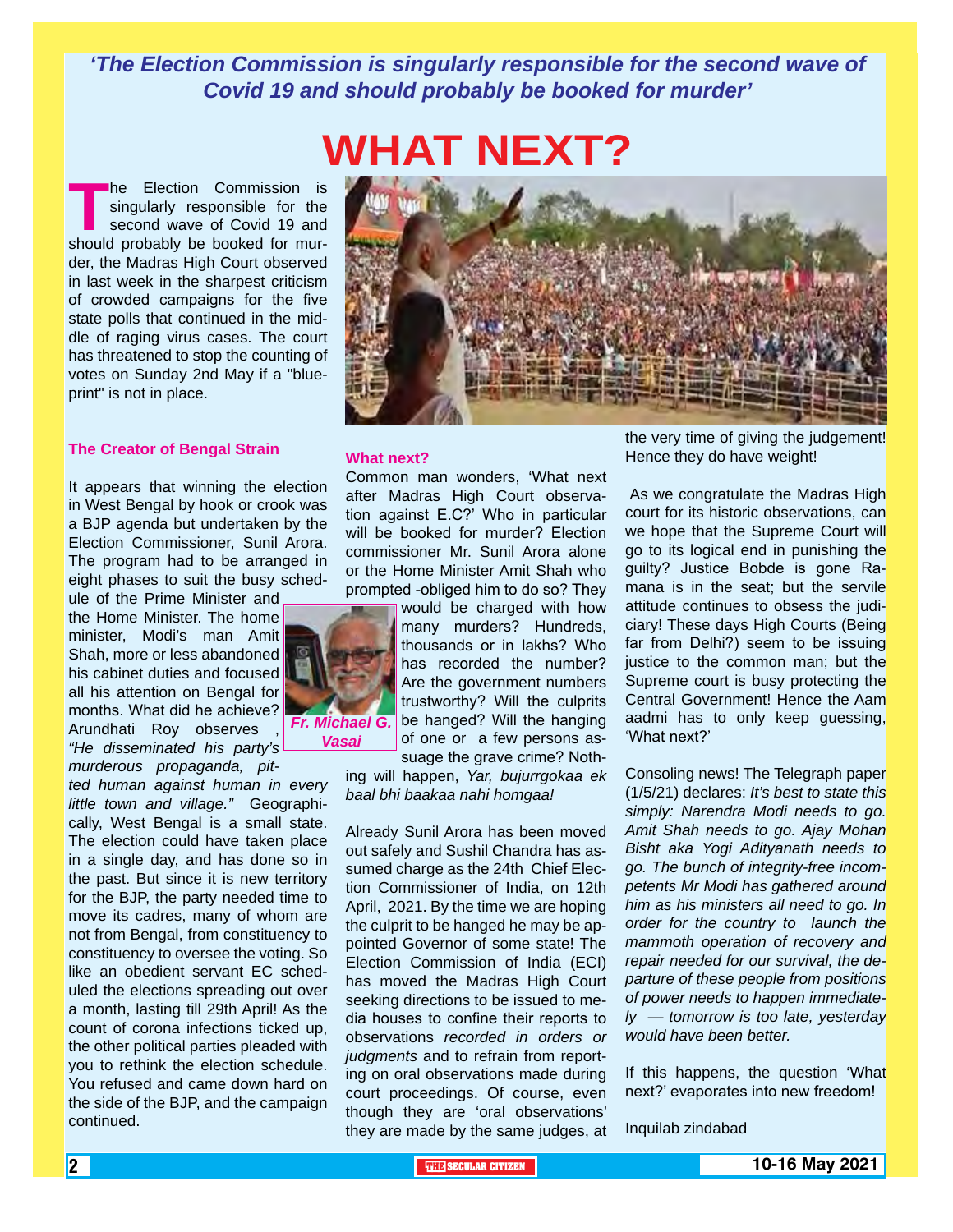| <b>THEIR SECULAR CITIZEN</b><br>A NATIONAL FAMILY WEEKLY<br>Vol.30 Issue No.19 May 10-16, 2021 Rs.10/-<br>99, Perin Nariman Street, Fort, Mumbai - 400 001.<br>Mobile: +91 9820485389 / 9820473103<br>E-mail: secular@sezariworld.com / seculardivo@gmail.com<br>Website: www.sezariworld.com<br><b>Editor: LAWRENCE COELHO</b> | <b>Advertisement. Tariff</b><br>Over all size 21.5 cms x 27cms ● Print area 18 cms x 25.5 cms<br>Full pg. back Colour (19 cms x 24 cms)<br>18.000<br>Rs.<br>Center spread colour(39 cms x 23.5 cms<br>18,000<br>Rs.<br>Full pg. inside Cover colour(18 cms x 24 cms)<br>12,000<br>Rs.<br>Full pg. inner colour (18 cms x 24 cms)<br>10,000<br>Rs.<br>Half pg. Colour (18 cms x 12 cms)<br>6,000<br>Rs.<br>Full page B/W (18 cms x 24 cms)<br>7,000<br>Rs.<br>Half page B/W (18 cms x 12 cms)<br>5,000<br>Rs, |  |  |  |
|---------------------------------------------------------------------------------------------------------------------------------------------------------------------------------------------------------------------------------------------------------------------------------------------------------------------------------|--------------------------------------------------------------------------------------------------------------------------------------------------------------------------------------------------------------------------------------------------------------------------------------------------------------------------------------------------------------------------------------------------------------------------------------------------------------------------------------------------------------|--|--|--|
| <b>Subscriptions Rate:</b><br><b>E-paper Edition</b><br>One year (anywhere in India) Rs. 500<br>sent anywhere in the<br>Two years (anywhere in India) Rs.1000<br>world (by email)<br>Five years (anywhere in India) Rs. 2000<br>One year<br>Rs. 600 or US \$15<br>One year (outside India) Rs. 3500                             | <b>Small Size Ads B/W</b><br>12 x 12cms Rs. 2400 • 6 x 24cms Rs. 2400<br>$\bullet$ 6 x 12cms Rs. 1200<br>18 x 6cms Rs. 1800<br>6 x 6cms Rs. 700                                                                                                                                                                                                                                                                                                                                                              |  |  |  |
|                                                                                                                                                                                                                                                                                                                                 | <b>Matrimonial Classifieds:</b><br>• Rs. 500 per insertion (for 35 words) (includes box no.)<br>• Rs. 3000 for 12 insertions. (1 year The Secular Citizen FREE)                                                                                                                                                                                                                                                                                                                                              |  |  |  |
| Digital copy of <b>THE SECULAR CITIZEN</b> now available through WhatsApp / Email for subscribers<br>worldover. Send in your request to : +91 - 9820485389 or secular@sezariworld.com                                                                                                                                           |                                                                                                                                                                                                                                                                                                                                                                                                                                                                                                              |  |  |  |

Our bank account details for Fund Transfer : Account Name: The Secular Citizen, Current Account No. 03552000006744, Bank: HDFC Bank, Branch : CST - Mumbai VT, ISFC code: HDFC0000355

(Contd.. from p. 1)

healthcare infrastructure — which is perpetually on the brink, making its apparent success holding down infection numbers last year remarkable. But the country is having no such luck with the enormous numbers emerging right now.

The unprecedented spread of the virus has been partly blamed on a more contagious variant that has emerged in India. Modi government has also been accused of failures of political leadership from the top, with lax attitudes emulated by state and local leaders from all parties and even health officials from across the country, which led many to falsely believe in recent months that India had defeated Covid-19 but now hospitals are running out of oxygen and bodies are stacking up in morgues.

Leadership from across the country did not adequately convey that this was an epidemic which had not gone away. Victory was declared prematurely and that ebullient mood was communicated across the country, especially by politicians who wanted to get the economy going and wanted to get back to campaigning. And that gave the virus a chance to rise again. Will humanity now have to pay for one man's hunger for power?

Twitter and Facebook have become a devastating catalogue of hundreds of thousands of urgent pleas for help for finding beds, oxygen, plasma and remdesivir, a drug experimental used to treat Covid-19 patients, which remains in short supply in hospitals across the country.

The dead, meanwhile have continued to overload crematoriums and graveyards faster that they could be burned or buried. The Modi government literally has the blood of innocents on its hands, and yet, all they're still doing is filthy politics instead of taking responsibility.

**The seriousness of the situation should have been realised months ago but instead the government was in denial mode and gave out messages that the virus was not that dangerous any more.**

It is very apparent that the Judiciary and Press are not willing to hold the BJP government accountable for its mismanagement of COVID19 pandemic. When thousands of Indians are dying across the country, the least that is expected of the Judiciary and Press is to ask tough questions to the

government and show the ground reality as it is. Instead the Judiciary and Press chooses to find soft targets, engage in selective targeting of non-BJP governments and leaders and peddle BJP IT cell agenda.

Precious time where people's sufferings that could be brought to the notice of the government is being used to target the farmers, which obviously suits the BJP agenda. This is a classic example of how media is trying to divert the attention from real issues.

Instead of asking questions to Prime Minister Modi for his callous attitude and misgovernance, the Judiciary and Press are hell bent on saving his image and protect him from getting a bad name.

Now that the tsunami of cases has struck, the BJP is doing what it does best: covering up the truth. In states that it rules, evidence is mounting of a serious undercounting of both cases and deaths. Worse, it cannot bring itself to do the least that a sensible government would do: cancel mass gatherings. There is an election to be won by any and every means in West Bengal. And there is no way a party that swears by 'Hindutva' can afford

(Contd.. on p. 9)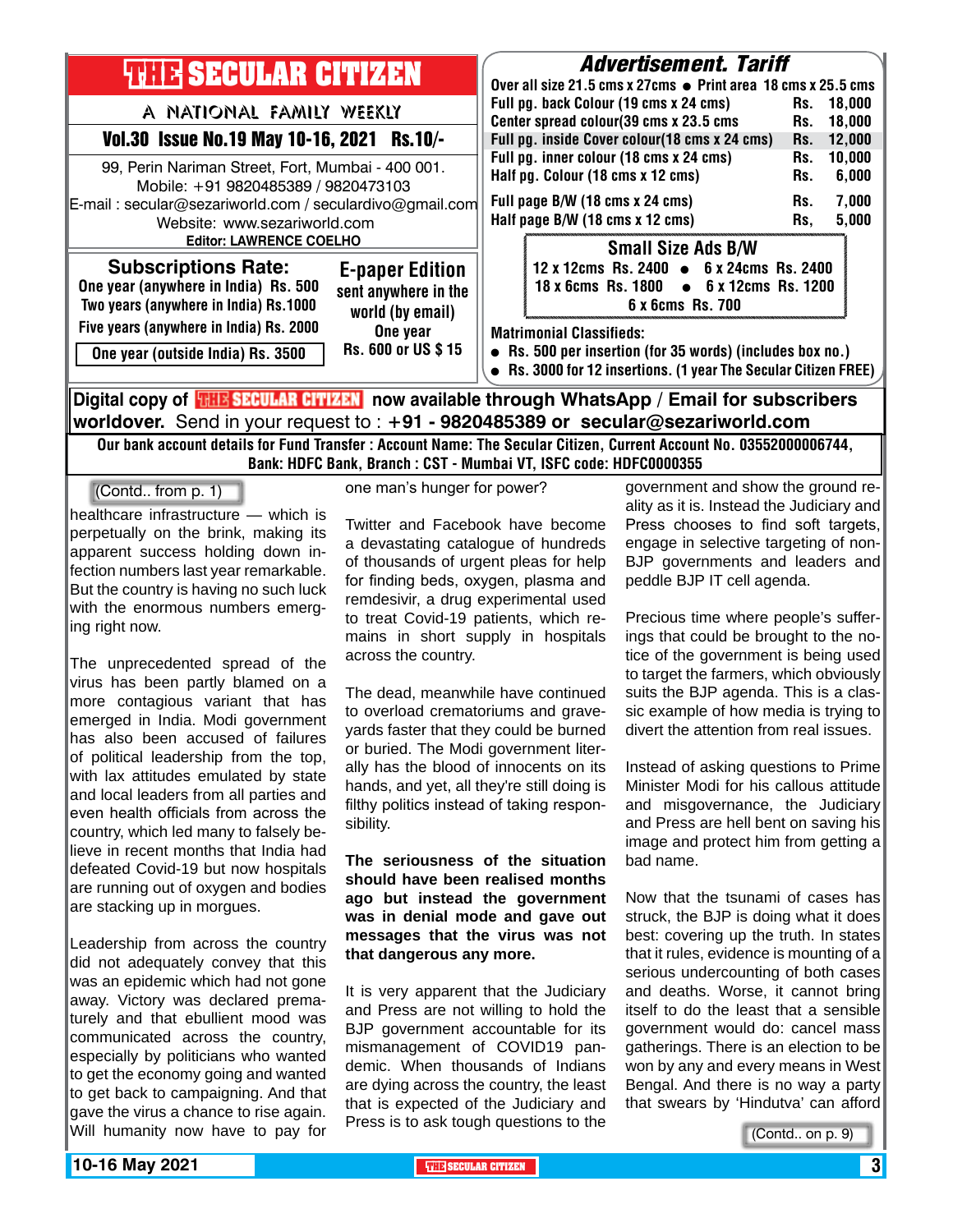# **Being part of the Solution**

The Corona pandemic is<br>
turning to be a terror mon-<br>
ster in India and the whole<br>
world is shocked and folks in turning to be a terror monster in India and the whole India are in fear and panic, as they are not getting proper response and support from the system and establishment as fact checks have proved. Those in power as per human nature, as usual are trying to corner the best facilities for themselves in our democratic and people's republic. Some judges in Delhi have requisitioned a 5 star hotel and are arranging to designate it and reserve it exclusively for

judges and their dependents, sections of media have highlighted this suspect anomaly. This is seen if carefully and closely observed in any facility dealing with Corona / COVID 19, hospitals, quarantine centers or crematoriums. Now what about ordinary people who are handling the worst, what is their safeguard and guarantee? Consider :

The nurse who cleans, maintains and takes care of hundreds of patients. She puts her life to risk every time she steps in a Covid zone. She does it for a living, she gives life. She is making a difference.

The Ward boy who cleans the body, packs it, seals it and moves it up and down the corridors. That Xth Standard failed, that good for nothing boy has stepped up to give mankind some respectability. He is making a difference.

The Ambulance driver, who waits patiently for hours at the Hospital or at the Crematorium. That College drop out, has not gone home for over a week. Day and night, he eats, sleeps, drives the ambulance to take patients and dead bodies alike. He is making a difference.

That security guard at the Hospital who manages the arrival of all vehicles



and guides them to their spot fearlessly. He is a retired Military jawan who gives priority to the patients and their worried families. He is making a difference.

The Manager of the Crematorium looks exhausted, over a cup of coffee he tells me, I came in here yesterday at 7am and after 36hrs am still here. He sees hundreds of dead bodies and their families crying for their loss. Quietly he did his job for a living. He is making a difference.

The body handler at the crematorium treats everybody in the same way. He is exhausted, overworked and underpaid. Often we see him as good for nothing drunkard. This time, he is helping, bury & burn 30/50/70 dead



**Discipline without education** is better than education without discipline

every day & night. He is making a difference.

The Constable on the road guiding the traffic for a smoother is now ensuring that we all wear masks to stop the Pandemic killing more of us. He is risking his life for us everyday. He can barely speak english or use a computer like me. He is making a difference.

The delivery boys. Youngsters who didn't do well in the Corporate world. They ferry around town in the hot sun or rain from one place to another delivering 20+ packages everyday for you and me. We don't smile or acknowledge his presence when collecting our Parcel. He is making a difference.

The Local vegetable vendors. He buys fresh vegetables and fruits everyday and brings them to my doorstep. All of us want the freshest, sweetest and nicest stuff from him. We bargain to no real gain with this village bum who everyday wakes up real early and gives my family stay healthy on his veggies. He is making a difference.

Definitely now, it's the common man that's making the difference, a real difference. He was always there, but we never noticed. Let's be part of the Solution and not the problem. Stay in. Mask up. Eat healthy. Keep distance. Maintain hygiene, don't panic be of help as far as possible.

It's very easy to sit in plush offices and Drawing rooms talking and criticising. Sometimes Govt.. sometimes opposition, sometimes doctors. Remember you have no control on others but you certainly have control on yourself. Be responsible, considerate, kind and do your part. It's an uninvited natural calamity. Together it can be dealt with. Let's uplift these warriors who are fighting our battle and motivate others. Stop spreading negativity, even if it's true.

*— Compiled : Ivan Saldanha-Shet.*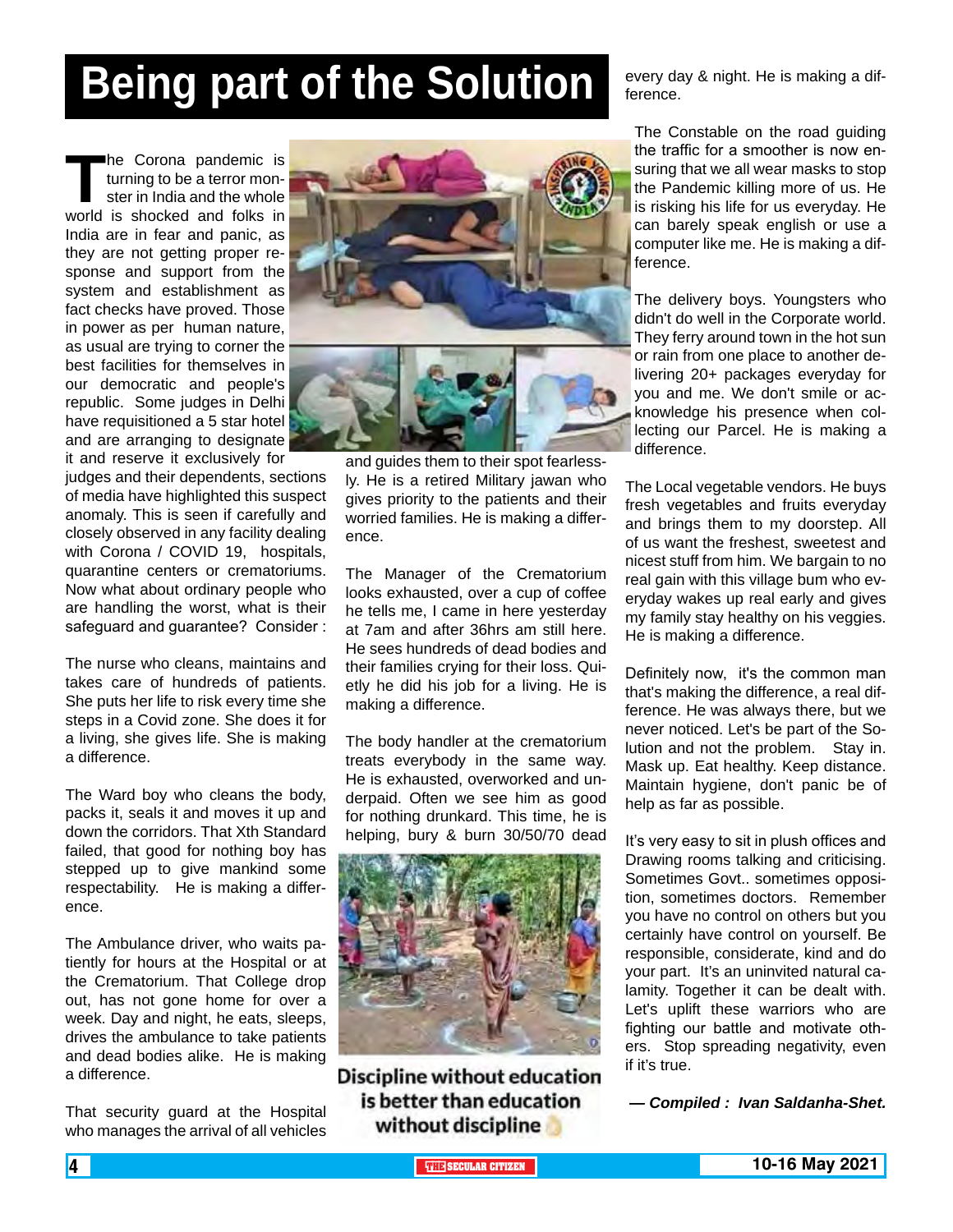

## **Covid vaccines must be free for all**

The health ministry's vaccination policy of setting aside 50% of doses produced in the country for private hospitals and states from May 1,will hit the poor masses severely. Already there is an acute shortage of vaccines in many states and cities, including Mumbai and this move will make it even more difficult for the poor to get access to the vaccine. We must understand that the total current production of vaccines from the 2 facilities in the country, is around 2.7 million doses a day. Only limited quantities of vaccines can be imported . It is a given that there will be an acute shortage of vaccines for at least for 2 months. Add to this the rush of the 18+ category from May 1. I do not wish to sound pessimistic, but I clearly foresee chaotic scenes at vaccination centres in Mumbai and elsewhere, post May 1. Moreover if private hospitals are allowed to purchase the vaccine on their own , the possibility of corrupt practices will increase--- at least in some hospitals. People, as usual , will be willing to pay a premium, for jumping the long queues.

We must understand that India is a poor country. If you keep out the top 1% of population (who own half of the total wealth), our country is really very poor. I am of the opinion that the vaccine must be free for all, except for the top 1% of the population. But the govt needs money to fund this project. The rich must help. These wealthy folks are now reportedly flying to Dubai by their own or by chartered jets to get vaccinated there, as Dubai allows vaccination to those who have residency visas. Apparently these folks have a pred-

eliction for the Pfizer vaccine . They think nothing of spending tens of thousands of dollars for a trip to Dubai to take a vaccine costing as little as \$15. These are the rich Indians who holiday in the Maldives and other such exotic locales. They own properties in various countries. I also believe that they are good humans and will not mind paying back to the nation and the people who helped make them rich. I suggest that these folks be encouraged to take the vaccine (Pfizer or any other which may be imported) at some top end hospitals in India, for a donation card of Rs 50,000 per head (they pay much more for a days rent in some resorts abroad) . I am very confident that they will willingly agree to this proposal and take pride in serving the nation.

 Incidentally this 1% of population translates to 13 millions people including family members. This is only 1% of our population but is larger than the population of Greece , Portugal or Belgium! The revenue generated will be around Rs 65,000 cr ,enough to vaccinate all people in the country free of cost.

> *—Prof Robert Castellino, Mumbai*

## **Country's health services crippled**

 It is a doomsday-like scenario prevailing in the country with a daily cataclysmic surge of over 3.5 lakh Covid positive cases. Switch on any Indian TV channel and what we witness are heart- rending and pathetic scenes in overcrowded hospitals of patients fighting for survival for want of oxygen , ventilators, and life-saving drugs which have disappeared from the pharmacies and sold in the

black market at high rates. Over 3000 people are dying everyday. Hospitals are running full, while a few have kept their doors shut and even sent home in-patients for want of oxygen. Long queues of ambulances are seen outside hospitals, as patients wait for hours to get admitted and some even dying in the process for lack of oxygen and timely treatment. An emergency-like situation has now arisen in the country, due to the collapse of our health services and hospitals crying out for help with their SOS for oxygen and the inability of people to help. Crematoria and burial grounds are full, with people waiting in line to cremate their loved ones.

It is a pity that the second Covid wave has caught the Centre off-guard and woefully unprepared, despite all the time in the world to plan, execute and stockpile adequate quantities of medicines, oxygen , ventilators and vaccines. We ought to have started this exercise long back when there were warning signs of the emergence of a second wave . However our priorites seemed to lie elsewhere. The price we are paying today is here for everyone to see. We have run out of vaccines at this critical stage, and many vaccine centres are forced to remain shut as a result. Thanks to the help offered by UK ,US, Germany, Russia and Saudi Arabia for rushing supplies of oxygen, ventilators and life-saving medicines. We can now fight the pandemic unitedly.

*— A. F. Nazareth, Alto Porvorim, Goa* 

## **Lockdown in Goa a laughing matter**

With the Covid positivity rate in Goa at an all time high of 51% , and the number of daily positive cases crossing 3000, we ought to have been in the midst of a 15-day lockdown by now, instead of the frivolous 4-5 day lockdown imposed by the dithering Goa govt. We would not have been in such a sorry predicament had

(Contd.. on p. 13)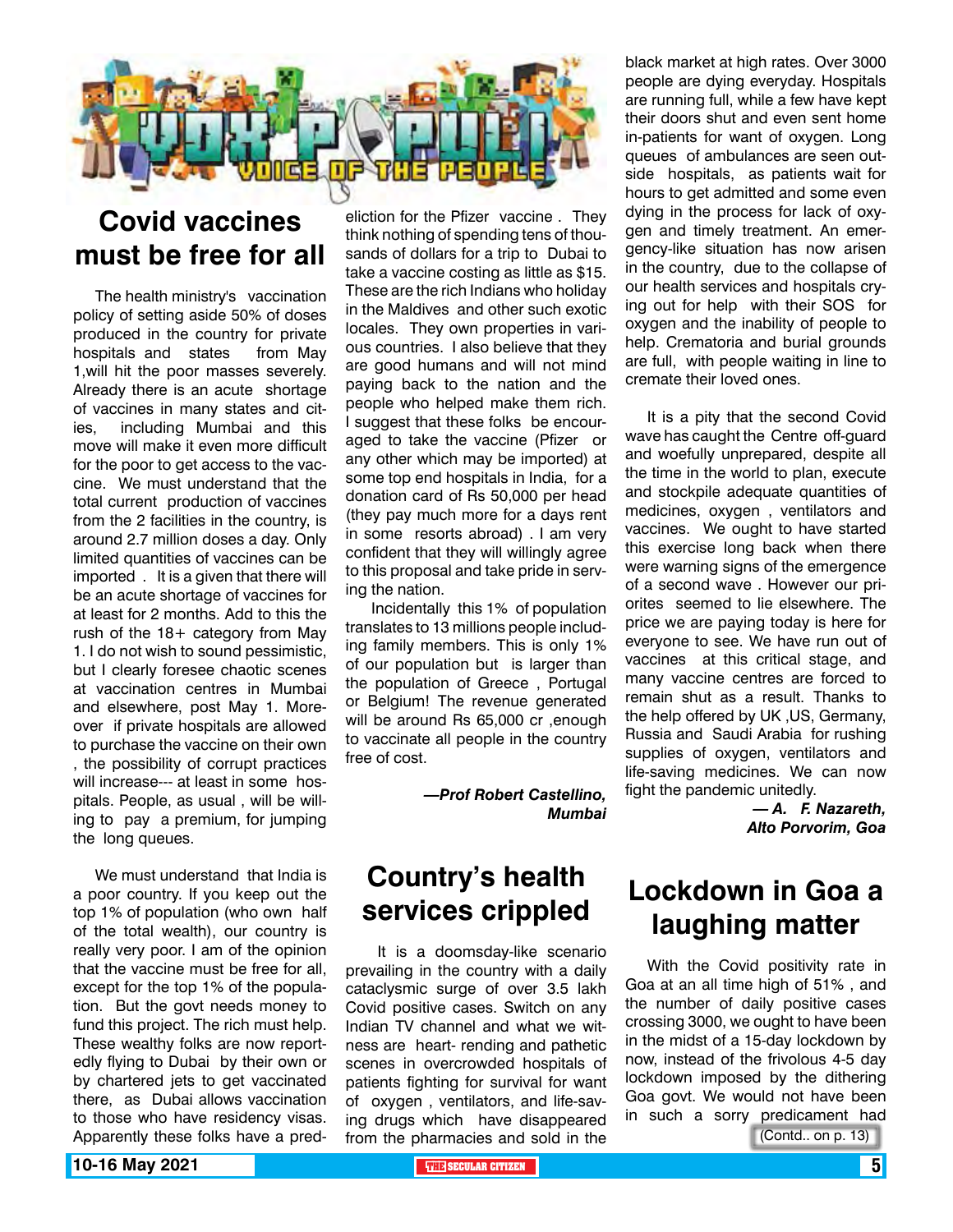## **Corona Stick Beaten with the Corona stick**

The corona stick is to be beaten with a Corona stick.<br>We have become expressionless with the second wave taking us by surprise. It is in our nature to sprout and blossom; to reveal, revel and rejoice. Our gregarious instinct induces us to group together in fests and parties. All these instincts are in indefinite sabbatical. The creative spark fails to emerge from its captivity. The therapeutic value of laughter and jokes as stress management techniques fail to operate. Somebody had famously said, "There are two kinds of people; one makes rules and the other lives life". Now, we are reduced to a single homogeneous kind of living by the rules.

New thoughts, new ideas are emerging to take life out of the capsule. One of them is the value of sharing. Though it is not exactly new, it has gained a fresh dimension of newness. We are calling people to cheer them up as well as ourselves. Everyone is playing from inside to win the survival match. By-plays are not seen much. Even if they are, they have lost their former charm. In this troubled time, thoughts are no more small wells of wonder, they have all merged into the vast ocean of thoughtlessness.

Religion, as it is practiced, has become inconsequential. Though Durkheim considered religion to be non-rational mass acceptance, rationality itself is losing meaning. Faith often provided an escape route to gain composure and dodge the impossible task of decoding the mystery of nature. It also supported an economy for the priests, florists and all those small vendors selling the puja accessories. The whole edifice of religion has collapsed, at least temporarily.

A Yogi used to visit us every Monday to collect a small donation. For the last few weeks, his whereabouts are not known.

Mankind will surely emerge triumphant and Science will not fail us. As of now, all we can do is a bit of sharing. We are all waiting with a baited breath to see the end of a crisis Once, the virus is bottled, we can throw it in the sea and look forward and phase our future for a better India.



## **The sun, my shining star**

Sun you are so beautiful and bright Your sunshine is my morning delight You are the selfless giver of light You warm my day after a cold night.

As promised everyday you rise in the East Nature celebrates this gift as a harvest feast So generously you shine from up above Filling us with your beautiful love.

Sun, you teach us all To be kind to both great or small I want to be like you, a shining star A ray of hope in the lives of everyone near and far.

> By Jual Rose Colaco Age: 8 years. IV Std , St. Theresa's School. Mangalore



### **Subscribers Kindly Note:**

The Second wave of Covid19 is now fast spreading in India. Govt. may declare a second nationwide Lockdown if things go out of control. In such a circumstances if we are unable to bring out print edition of The Secular Citizen, our digital edition will be available to our readers during lockdown period. We request our subscribers to provide us your Email address or WhatsApp no. so that you will not miss our issues. Our email address : secular@sezariworld.com and WhatsApp: 9820485389. —Editor

# **For all your Printing needs under one roof**

**Books, Folders, Magazines, Office stationary, Leaflets, Handouts, Reports, Cards, Presentations, Religious readings, Designing, Ad designs, Packaging boxes, Cartoons, Exhibition displays, Product Marketing promotional innovations.**

*Contact:* **The Secular Citizen** C.K. Subramaniam **Tel.: 9820485389**

**6 THE SECULAR CITIZEN 10-16 May 2021**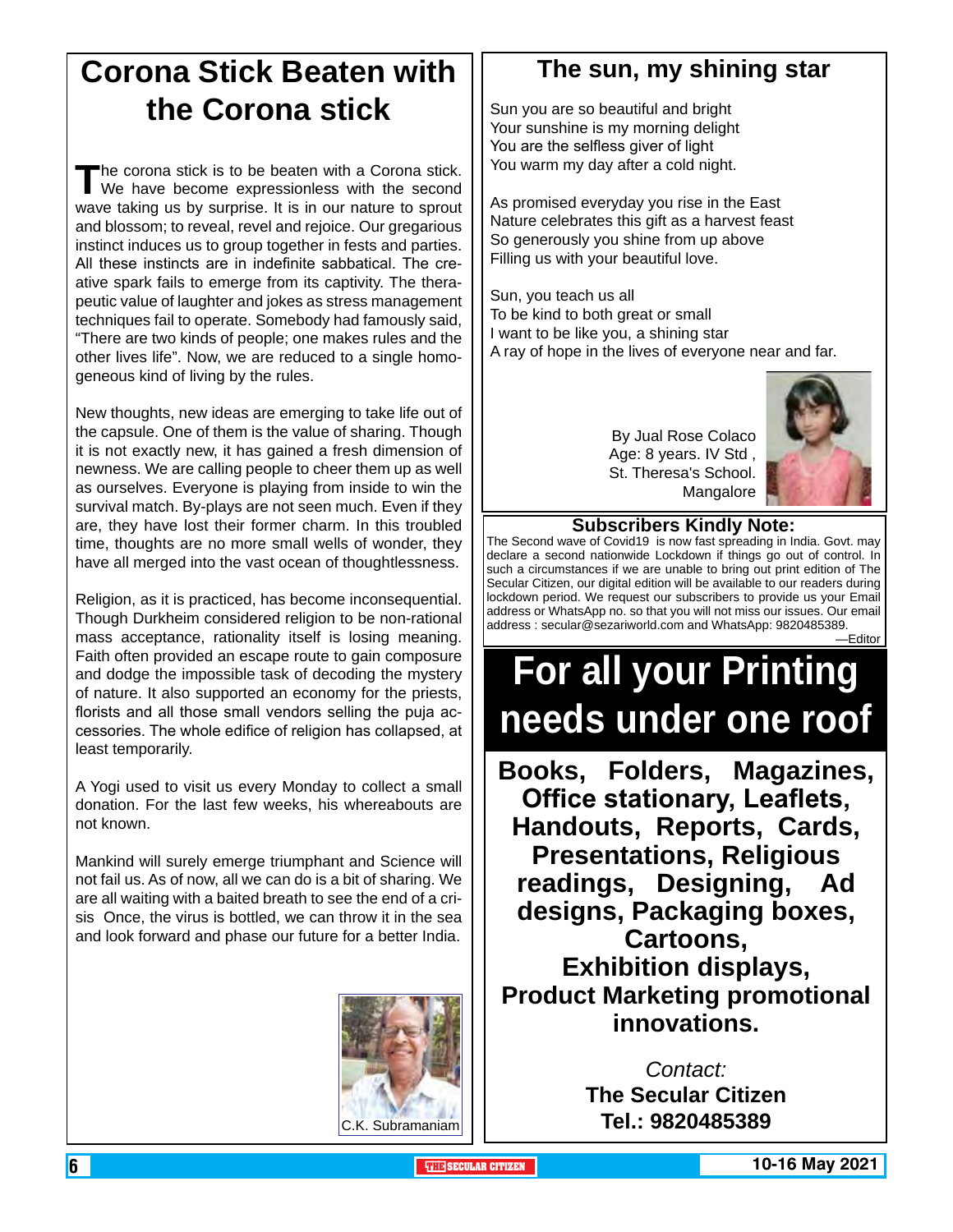# **Stay Connected With The Holy Trinity**

**THE BIBLE** has an immense and lengthy chronicle: from the divine act of Creation, "So God blessed the seventh day and hallowed it because on it God rested from all his work which he had done in Creation," (Gen. 2:3); to the birth of his Son, "Behold, a virgin shall conceive and bear a son, and his name shall be called Emmanuel, which means, God with us," (Mat. 1:23); to the gift of the Holy Spirit, (Mk. 1:8). Scripture informs us that Peter, inspired by the Holy Spirit, spoke to the gathering at the home of Cornelius; and at one point in the meeting he said, "Truly I perceive that God shows no partiality." (Acts. 10:34).

Unhesitatingly and wholeheartedly Peter declared a truth about Jesus. Son of God and Redeemer; "in every nation anyone who fears him and

does what is right is acceptable to him". (Acts 10:35) These were profoundly inspiring words to his listeners, who, despite their inner doubts were now changed and full of awe and belief.

This was, indeed, a time for bold, unshakable evangelization. Here began a ministry of immense personal sacrifice and dedication. Every disciple of Christ stayed connected to the Holy Trinity.

They all knew of that special day in the home of Cornelius when the

Wedding Invitation, Christening, First Holy Communion, Mortuary Cards & Religious Goods Contact:

#### **David & Company** Rivendell House, 1st Floor, 650,

 J. S. S. Road, 2nd Dhobitalao Lane, Mumbai 400002 Tel.: 22019010 / 2205 7394 2206 0344 / 22079592

Email:davidprinters@gmail.com www.davidcompany.com

apostle Peter, brother of Andrew, had preached to them. He had been moved, stood firm in the mission he had set out to accomplish; when suddenly, the Holy Spirit fell on all who heard the word. "…the gift of the Holy Spirit had been poured out even on the Gentiles." (Acts 10: 44-15)

Peter is also known as Simon had taken upon himself the task to evangelize the Risen Lord and his new Christian Church. In the Acts of the Apostles Peter declares that, he commanded us to preach to the people, and to testify that he is the one ordained by God to be judge of the living and the dead." (Acts. 10:42). Simon Peter had broadened his personal mandate with peace, love, forgiveness and humility.

A very beautiful example of his humility came when he was facing a group

of people at the same home of Cornelius; "When Peter entered, Cornelius met him and fell down at his feet and worshipped him. But Peter lifted him up, saying, "stand BY MELVYN BROWN up; I too am a man." (Acts

10:26)

The apostle and their followers would go out preaching into alien parts of the nation from their base in Jerusalem; they travelled to Joppea, Gadara, Arimathea and many places in Samaria, Judea and Galilee. Very often singlehandedly they spoke of the Word of God, performed miracles in His name and survived many dangers to their personal self.

In the gospel of John, we are reminded of what our Lord had said; "You did not choose me but I chose you and appointed you that you should go and bear fruit and that your fruit should abide; that whatever you ask the Father in my name, he may give it to you." (Jn. 15:16)

This was an extremely powerful pledge to bear in one's heart, for courage and spiritual strength. With unwavering faith and humility Simon Peter refused to allow anyone to worship him. It's hardly surprising then, that this apostle was chosen to be the first Pope, the rock on whom Christ would build his Church. Jesus had said, "I will give you the keys of the kingdom of heaven….." (Jn. 16:19) He then added, "Feed my sheep." (Jn. 21:17)

35 days have passed. Much has been said and much more is left to be said in the name of Jesus. We are now on the verge of the final closure with the Jewish Messiah's coming Ascension to his Father, in total fulfillment of the words of the prophets. To him all the prophet's bear witness that everyone who believes in him receives forgiveness of sins through his name." (Acts 10:43)

## **WEIR SECULAR CITIZEN**

News item, Articles, Stories, Opinion, interview, Poems, etc. can be sent by

WhatsApp: +91 9820485389

Email:

secular@sezariworld.com news@sezariworld.com seculardivo@gmail.com

by Post **The Secular Citizen** 99, Perin Nariman Street, 1st Floor, Fort, Mumbai 400001

**Nashik Nashik Road / Devlali Buying / Selling**

**Flates / Shops / Plots**

**Bunglow Plots Available in Devlali**

**Rockestates Email: rockestates@gmail.com Mobile: 07972890838**

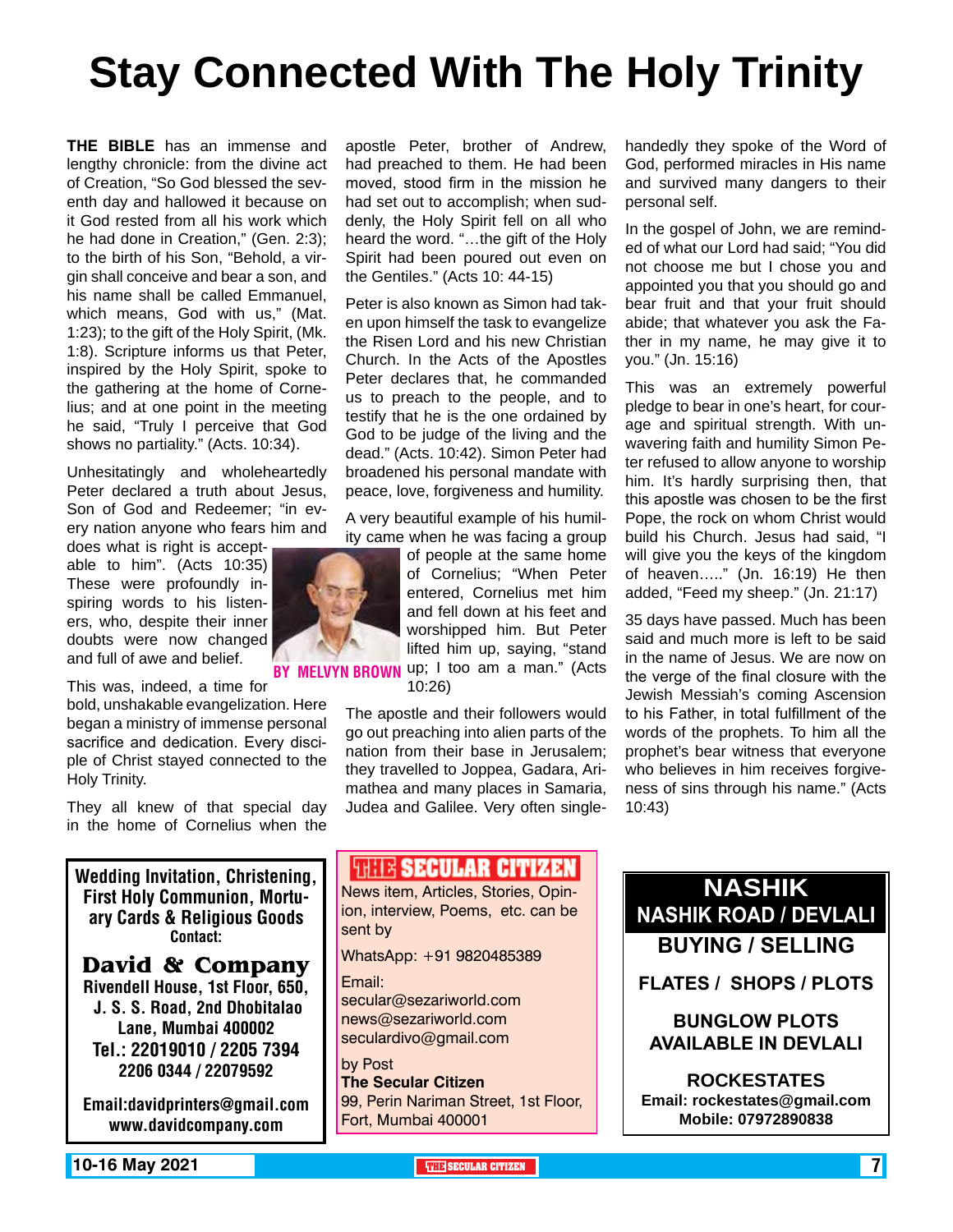# **To Take The Bull By The Horns**

## **For the past few months the 'exploits' of the prowling virus has been making news as nothing else has.**

With all efforts by the government to check the surge coming to a naught, it becomes difficult to understand how the nation is going to cope with the resurgent scourge which seems to be sweeping it in one devastating wave after the other.

Considering that people's inappropriate behavior towards COVID protocols has been cited as the main rea-

son for the rise in coronavirus cases in some states, it would have been appropriate for the respective administrations to clamp down on those violating the safety norms.

The government too has got away with grand exhibitions

of 'strict' implementation of the safety directives by carrying out random checks in markets and other public places. tries.

However, if as has been suggested, 'lack of fear for the Coronavirus and pandemic fatigue' makes people behave irrationally, then it naturally implies that the administration has been inefficient in enforcing COVID-19 protocols.

The manner in which flying-squads have been enforcing pandemic-related protocol in public places admonishing the erring public and collecting fines loses relevance the moment realization dawns that it is a mere target-oriented exercise entrusted to the enforcing agencies, including the police, to enhance the seriousness of the government in tackling the menace of the virus.



It however appears that our politicians are in a class by themselves in that they seem to exempt themselves from whatever orders are passed for effective control of COVID-19.

Is the Coronavirus biased in its virulent approach that its makes clear cut distinctions between politicians and the aam aadmi while it tears across the country on its infecting spree!



Having had adverse impacts both upon public health and upon economic activity in most national economies, the pandemic threatens to throw into disarray the efforts by governments worldwide to balance the health and eco-

nomic effects on their coun-

Lockdowns slow the spread of the virus but harm the economy; while allowing people to go back to work benefits the economy but may lead to more infections.

It is indeed a typical dilemma for the governments!

More so in India where the apprehensions of loss of livelihood of its citizens coupled with fears of the impact these enforced restrictions will have on the already bleeding economy has the government being pushed on to the back foot.

This is precisely why many states have shown a marked reluctance towards imposing lockdowns and shutting down all activities.

But with the steep rise in infections and the apparent shortage of vaccines (which the Centre strongly refutes), selective lockdowns, and especially night curfews, should see some semblance of order being restored.

With a tragedy seeming to unfold again as the country buckles down under the Tsunami-like effects of the raging virus, another lockdown will however hurt urban employment like nothing else.

Sections of labour getting anxious about the security of their livelihoods are but natural fallouts of this perceptivity. Migrant crisis to job cuts, the fear about lockdowns have come too soon.

Even without blanket nation-wide lockdown, job loss, food insecurity and economic vulnerability are once again a reality for millions of urban informal workers and daily wage earners.

Moreover, when the government absolves itself of all responsibility and merely resigns itself to providing testing facilities, hospitals, quarantine centers and vaccination; it is an indication of its disappointment at the general behavior of its people.

For, expecting people to act responsibly and take measures to control the spread of the virus is akin to chasing a forlorn hope.

Even with strict enforcement, when the public is seen openly flouting the COVID safety guidelines prescribed; the question of people's willingness in this matter does not arise at all!

When it is well known that the viral disease spreads mainly through exhaled aerosols produced through coughing,

(Contd.. on p. 9)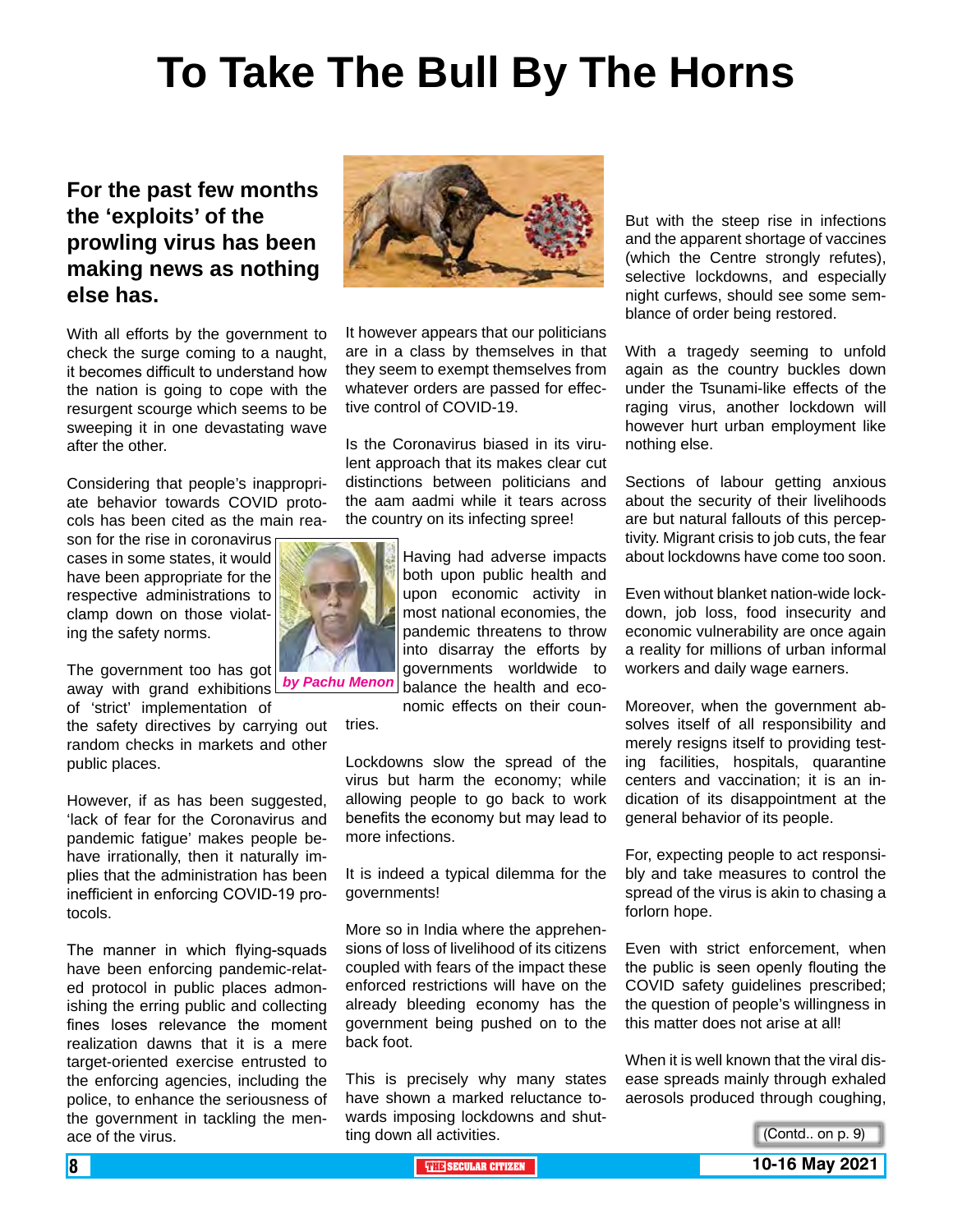breathing and talking; the abhorrence shown by people in general for wearing face-masks and maintaining social distancing in order to control the spread of the virus is quite mystifying.

As Goa's COVID woes pile up, it's time the state government decides to take the raging bull by its dangerous horns!

Meanwhile the government has once again preferred to downplay the argument over holding of elections of the Margao, Mapusa, Mormugao, Quepem and Sanguem municipal councils amid a surge in COVID cases; but the imposition of various restrictions including night curfew till the month end by the state government to fight the resurgence of the coronavirus pandemic in Goa has hardly bothered the public.

In any case, it does appear that 'crowds' are a factor that the Pramod Sawant-regime is not unduly worried about. Otherwise, the argument over the futility of holding the second phase of municipal council elections in such a precarious situation would have elicited some response from him.

Besides, the government's belated move to impose night curfew in an attempt to break the chain of transmission does not take this vital aspect of disease control into consideration at all.

To retard the unchecked run of the virus, safety guidelines need to be followed austerely. The secret to arresting the spread of the disease is to put restrictions on the movement of the people.

As so rightly said, with the situation being grim, the rising number of cases calls for strict enforcement of restrictions by the state government, and even imposing more stringent measures if need be.

 $\begin{bmatrix}$  (Contd.. from p. 8)  $\end{bmatrix}$   $\begin{bmatrix}$  (Contd.. from p. 3)

to now admit that it has been playing with the lives of Hindus in Haridwar.

Tirath Singh Rawat, the chief minister of Uttarakhand not only has allowed the Kumbh Mela at Haridwar to be held despite the new surge in COVID infections but has actually been reassuring Hindu pilgrims that they need not worry about being infected because Maa Ganga would keep them safe.

The result: hundreds of cases have emerged from Haridwar and there will be many more as infected pilgrims head home to villages and towns across north India. . **And yet it is worth asking why Hindu chauvinists would want to willingly push Hindu believers into the jaws of death.**

**How many dead bodies the government wants to see before turning around? Is the governments' privilege blinding them from seeing how people on ground are suffering? How much more blood does the government want on their hands?**

The answer has been staring us

that the restrictions prescribed are intended to curb only crowd movement in the night, it makes the relevance of the order in normal circumstances more confusing.

Considering the steep rise in new COVID cases as well as the worrying mortality rate in the state, one would have thought that a more comprehensive approach to the whole issue would have been more apt.

It would however be foolish to continue underplaying the severity of the pandemic situation even at this stage where the daily spike in cases is touching a new high every other day.

in the face pretty much since 2016, when Narendra Modi plunged India down the disastrous rabbit hole of demonetisation. The fact is that the Prime Minister and his Sangh apparatchiks are quite simply the most incompetent and callous set of administrators India has ever seen since independence. So preoccupied has civil society been by the blatant communalism of the Modi regime, that nobody noticed their fascism comes with the vanity of everyone-for-self.

Never has the vanity of everyone-forself been more blatant than in these times of Covid-19. Never has the dependence of every human being on all humanity been clearer. **The Indian drama illustrates the ravages of populism, wherever merchants of illusions prospering on inequalities manage to sell to voters their promises of salvation based in reality on nationalism and ignorance.**

The question now is what the voters of India will make of Narendra Modi's model of governance **as the difference between animals and humans is that animals would never let the dumbest of the heard lead them.** We the people require to stand up and speak out. If we don't do it now, history will never forgive us.

## Subscriptions for **RENEW SECULAR CITIZEN**<br>Renewal as well as New, can be

sent through Bank Fund Transfer to any one of the following banks:

Bank: HDFC Bank Branch : CST - Mumbai VT Account Name: The Secular Citizen Current Account No. 03552000006744 ISFC code: HDFC0000355 or

Bank: Citizen Credit Co-op Bank Ltd., Branch : Colaba, Mumbai Account Name: The Secular Citizen CurentAccountNo. 2090031000000489 ISFC code: CCBL0209003

Please inform us through email: secular@sezariworld.com or through phone: 9820485389 after transferring the same.

However, when it is more than clear

 $\bullet$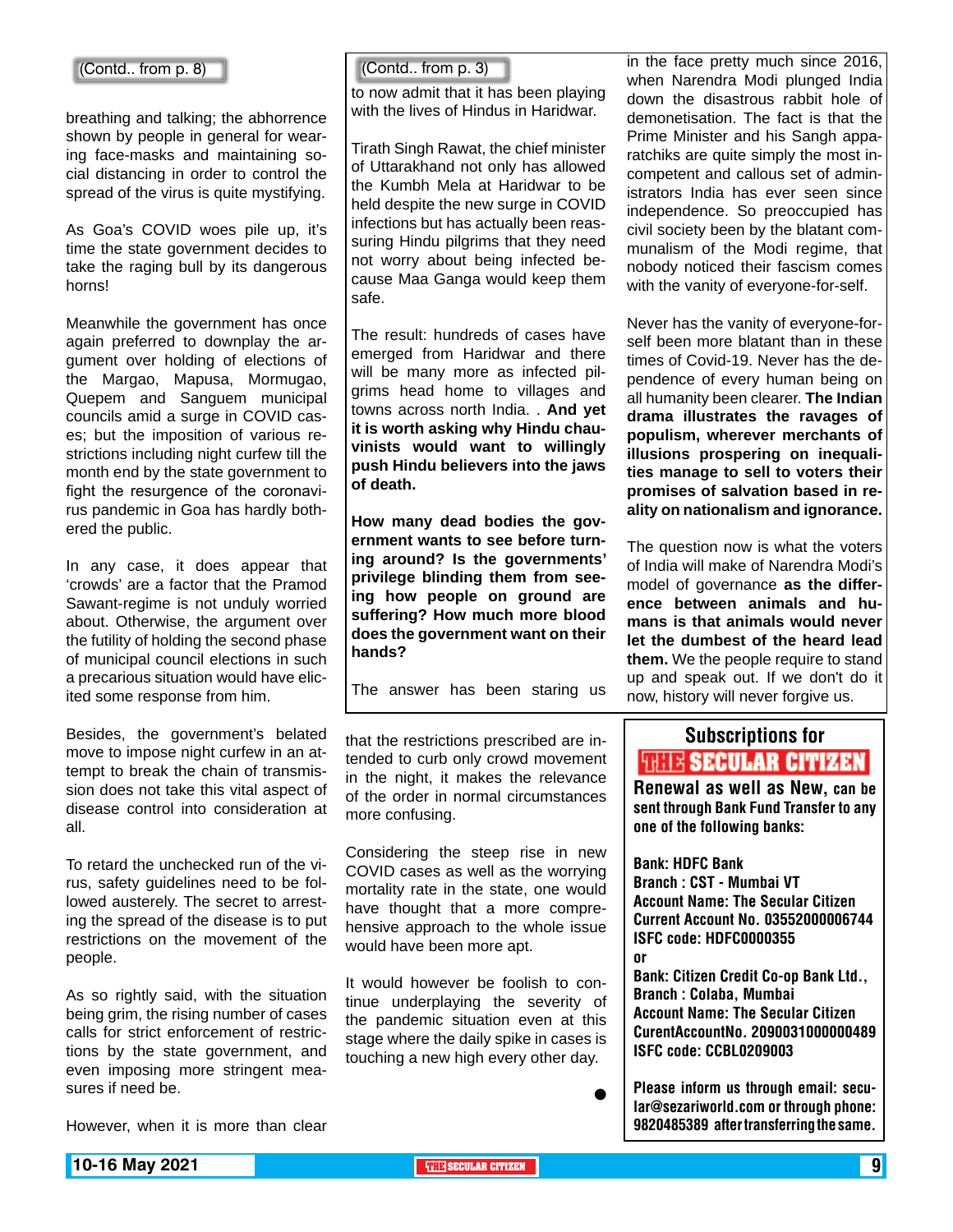# **Making Marriages Work**

The Catholic Communication Centre of the Archdiocese of Bombay<br>
recently hosted an absorbing<br>
talk by Fr. Godfrey D'Sa, SDB, Directre of the Archdiocese of Bombay recently hosted an absorbing tor of Prafulta Centre for Psychological Wellness, on what makes marriages work according to Dr. John Gottman. This was a welcome talk in view of the strains that marriages face during the pandemic. I am sharing below some of the inputs.

Drs. John and Julie Gottman are founders of the Gottman Institute, a research based institute and are experts on relationships. They have studied over 3000 couples for several years to analyse which marriages succeed and which will end in divorce within six and eight years with 90% accuracy. What are the ingredients of a successful marriage?

Those with successful,intimate, flourishing and positive relationships are called Masters while those in relationships that arenegative with the partners hurting each other's feelings are doomed for divorce and are termed Disasters by the Gottmans. Somewhere in the middle of the scale are those trapped in loveless marriages who stay married either to avoid criticism or for economic reasons.

A Master is kind, compliments his/her partner and is willing to make the relationship work. If perchance he has made a hurtful comment, he should make up with five times more positive outputs (a ratio of 5:1).After making up, the couple are drawn closer. It's a courtship that ends only with death. A Disaster in contrast expresses anger and hostility. With Dr. John Gottman's 'Four Hosemen of the Apocalypse', he is able to predict breakdown of relationships. Incidentally the apocalypse here is not the destruction of the world but of marriages. What are these four horsemen?

1.Criticism : This suggests that your partner is defective. Let's suppose that the husband comes home tired and keeps on talking about his tough day without asking his wife how her day went. Disaster (the wife) will respond, 'So only you had a tough day? What about my day? You are a self centered idiot.' Not exactly words that are likely to foster a relationship. Master may say, 'Honey, I do realize that your day was tough but so was mine with the kids creating a racket and damaging my ear drums. I feel hurt that you didn't ask about my day.' Disaster focuses on attack while Master expresses herself in a matter of fact manner.

- 2.Defensiveness : When Disaster is tactfully criticized, he tries to ward off what he perceives is an attack either by expressing righteous indignation or acting like the innocent victim and whining. Master in contrast responds, 'Yes you made a good point. The song really didn't suit my voice. The next time I sing at a party I'll try to avoid same mistake. Thanks for your constructive criticism'.He accepts criticism gracefully.
- 3.Disrespect and Contempt : Disaster feels superior to her partner. Her response to his talking at length about his tough day could be, 'What a jerk you are. The way you talk one would imagine the Company would collapse without you. You just keep talking about yourself all the time.' Master creates a culture of appreciation by action or words. 'You poor dear', while gently tousling her partner's hair, 'You really had a tough day. Let me make you a cooling drink.'
- 4.Stonewalling and emotional withdrawal from the conversation : Disaster ignores her partner as though he does not exist. This attitude is very hurtful and the husband comes out with all guns blazing to make an impact on his stone cold partner. He shouts and shakes her but she couldn't care less. This attitude ofcourse is not great for his ego.

What are the alternatives for a successful relationship as suggested by the Gottmans?

A) Enhance your 'Love Maps': Love

maps are a person's inner psychological self, his or her internal world consisting of fears and aspirations. What are his or her stressors, hobbies, dreams. The partner asks open ended questions and thus enhances his or her love maps. 'What is bothering you about your work today? Do share with me.' 'What was life like when your father was posted in a small town?'

- B) Inculcate fondness and admiration: Convey your appreciation in small ways. 'Thank you for doing the dishes today.' 'You sang so well at the function today. I am proud of you.' You are thereby increasing your emotional bank balance and that of your partner as well.
- C) Make bids for emotional connect : Imagine you are looking out from your balcony and you see a fancy red car parked on the road. You say, 'Jasmine, come and see this fantastic car. It's just come into the market.' But Jasmine continues her work and doesn't bother to share your enthusiasm. In contrast you are watching football on TV. Jasmine is not interested in sports. But she comes and sits by your side, trying to understand the match and share your enthusiasm. She has made a bid for emotional connect. This is a 'positive sentiment over ride' in contrast to the 'negative sentiment over ride' of Disaster who is over enthusiastic about putting down her partner.
- D) Masters bring repair to a relationship when the going is not good. They don't get defensive when attacked. Instead they step back, allow things to cool down and contritely say, 'I am sorry for what I said. Can we talk about it?' The approach is rational.

We are, after all, social animals. Compliments, small gifts, humour, treating your partner as if he or she was your best friend and love – all these are ingredients for a continuously evolving relationship. This type of relationship sustains, energises and motivates both partners. It is the basis of a happy family.

*—Monica Fernandes*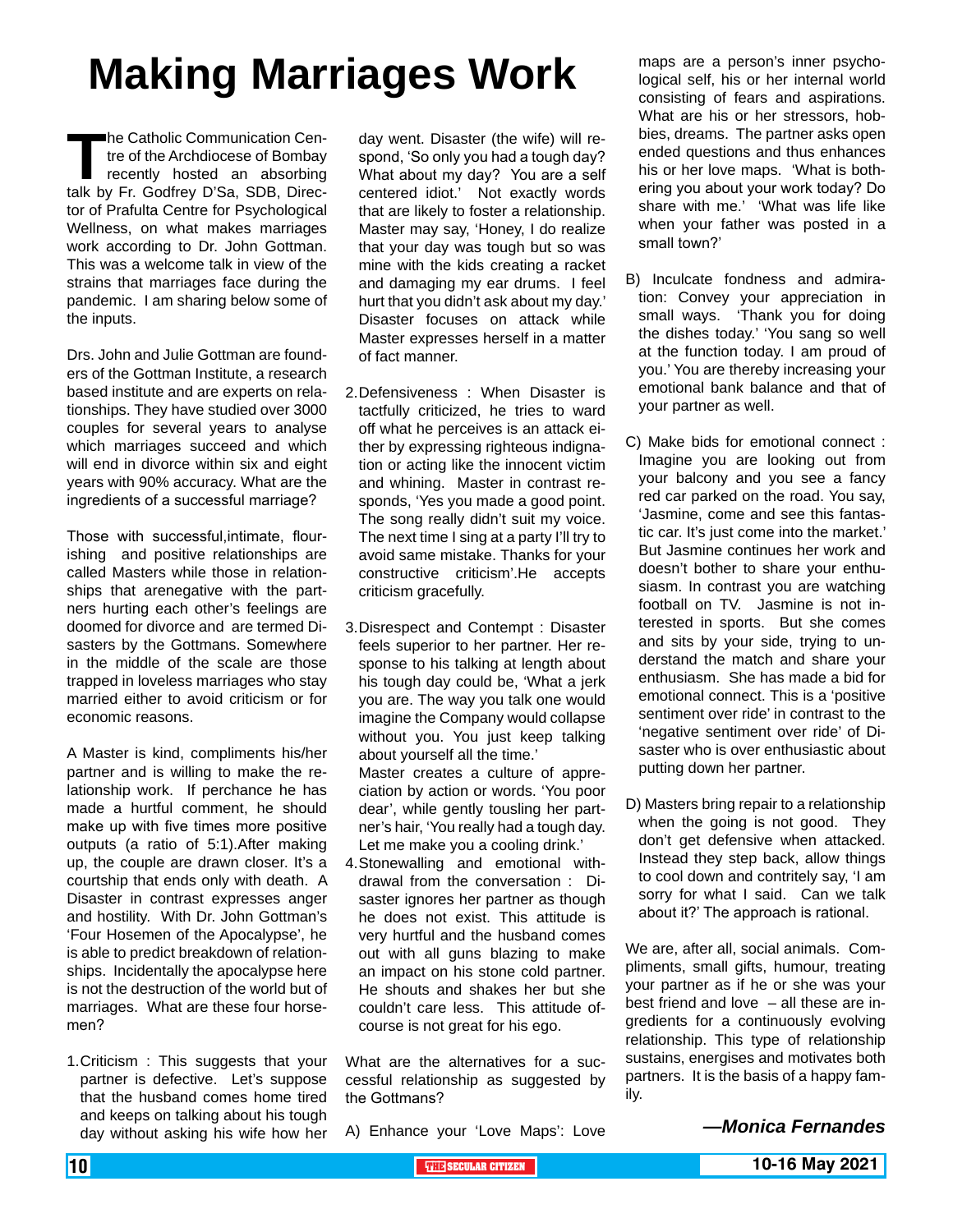## Ad. Rates for Thanksgiving

|                                             |                                      | <b>Colour</b>   | <b>B/W</b>     |
|---------------------------------------------|--------------------------------------|-----------------|----------------|
|                                             | <b>Favours granted minimum</b>       | <b>Rs. 800</b>  | <b>Rs. 400</b> |
| i.e. 15 words $+$ 1 block(1 photo of saint) |                                      |                 |                |
|                                             | each additional block                | <b>Rs. 400</b>  | <b>Rs. 200</b> |
|                                             | <b>Holy Spirit Prayer</b>            | <b>Rs. 1000</b> | <b>Rs. 600</b> |
|                                             | Other small prayers (upto 100 words) | <b>Rs. 1000</b> | <b>Rs. 600</b> |
|                                             |                                      |                 |                |

Contact: Tel.: +91 - 9820485389, 9820473103 The Secular Citizen,

99, Perin Nariman Street, Fort, Mumbai - 400001

## **THANKSGIVING**



May the Sacred Heart of Jesus be adored. Glorified Loved and Preserved throughout the World. Sacred Heart of Jesus thy kingdom Come.

Sacred Heart of Jesus, have mercy on us. St.

Jude worker of miracles, pray for us. St. Jude the helpers of the Hopeless cases, pray for us.

*Say this prayer nine times for nine days and Your prayers will be answered by the eight day.*

*—Gerald J. D'Souza & Family, Vasai*

## **Prayer to St. Expedite for solving a financial crisis**



I call forth the Power and the presence of **St. Expedite** in my time of financial trouble. I offer my body, heart, mind and soul upon your altar of light. I have faith and trust and complete confidence that you will be my strength in this time of need. Quickly come to my assistance.

(State Your Petition) My financial need is urgent. Be my Light and Guide in this situa-

tion so that I may live with peace, love, prosperity and abundance and in the Praise of God. Amen. (Promise Publication)

> *—William Mascarenhas Bandra*

# **Matrimonial Proposals**

## **Proposals are invited for**

**Mangalorean RC Bachelor, 31 years belonging to a highly educated and very affluent family with interests in healthcare, agriculture and many other sectors, Tall, Fair, Handsome, Holding Doctorate, managing the family business in Karnataka State. (REF:MM104)**

**40 years Mangalorean bachelor doctor (Ph.D) Ht. 6' Wt. 75 kg Fair., Hadsome. no bad habits. High affluent society well connected. Belongs to highly placed business family in Mumbai (REF:MM103)**

**28 years Mangalorean spinster C.A., Ht. 5'.6" Wt. 49 kg Fair., Beautiful. well cultured. Affluent society. Belongs to established business family in Maharashtra (REF:MM105)**

**28 year Mumbai based Goan Roman Catholic Bachelor, Ht. 5' 10", Wt. 72 kgs, Wheatish Complexion, Edn. B.Com., Profession : a Banker (REF:MM109)**

**Vasai based affluent business family R.C. East Indian Spinster, 33, years Ht. 5' 2", very beautiful and pretty. MS General Surgeon, Doctor by profession. (REF:106)**

**Mumbai based now in Dubai Mangalorean Roman Catholic Spinster, 33 years, Ht. 5' 7", Fair Complexion, Edn. BMS, profession: a Senior Merchandiser (REF:107)**

**Mumbai based Mangalorean Roman Catholic Spinster, 29 years, Ht. 5' 4", Wt. 72 kgs, Wheatish Complexion, Edn. B.Com., C.A., Holding a managerial post. (REF:108)** 

*Those interested in this proposal :*

- Registered members of Royal Christian Family can just email us mentioning the respective ref no. and your registered no.
- Non registered Grooms or Brides are requested to upload your profile at our website www.royalchristianfamily.com and contact us on our email: royalchristianfamily@gmail.com mentioning the respective ref no. along with your registered ID.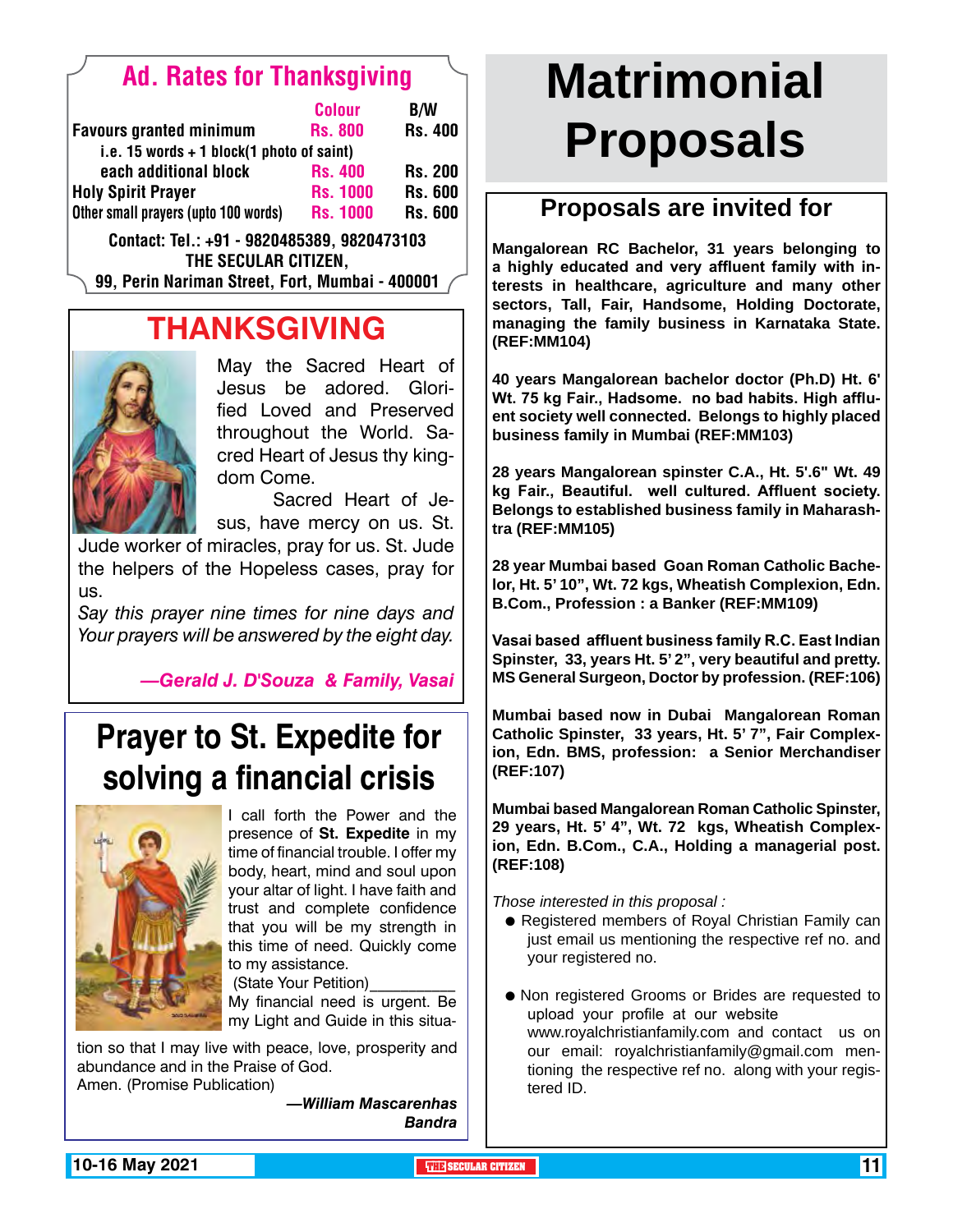There were two antennas who met on a roof and they fell in love and decided to get married. The ceremony was nothing fancy, but you could tell that they had a very strong connection.

#### \*\*\*\*\*

Before you decide to make the commitment to marry a person, you should have them use a computer with a very slow internet connection so they can show you who they truly are.

#### \*\*\*\*\*

An archaeologist is definitely the best husband a woman could ever have. The reason for this is because the older she gets, the more he will be interested in her.

\*\*\*\*\*

Do you want to know why my husband and I will never ever need a marriage counselor? He majored in communications in college and I majored in theater. So he communicates with me a lot and I always make the effort to pretend to listen. \*\*\*\*\*

A girl asked her boyfriend if he would still love her after marriage. He replied, "that depends on what your husband will think." \*\*\*\*\*

A husband and wife are drinking wine at home. The wife says, "I love you." The husband asks if that is her or the wine talking. She replies, "It's me talking to the wine."

\*\*\*\*\*

A man and women were getting married in a courthouse. As they were leaving the courtroom, the bride said to the groom, "Isn't it nice to be here when we're not being convicted of something?"

\*\*\*\*\*

It is very important to have a woman who can cook, clean, and take care of the kids. And it is just as important to have a woman who can keep you happy in bed. And most of all, it is important that these two women never meet. \*\*\*\*\*

A woman made the decision to break off her recent engagement and her friend said, "what happened? I



thought it was love at first sight!" To which the woman replied, "but the second and third ones changed my mind."

\*\*\*\*\*

A husband was throwing knives at his wife's photo and missing the target. All of a sudden, she called to ask what he was doing. His reply was, "I am missing you."

\*\*\*\*\* An employee is getting to know her new co-workers when the topic of her last job comes up. One co-worker asks why she left that job. "It was something my boss said," the

woman replied. "Why? What did he say?" the coworker asked.

"You're fired."

\*\*\*\*\*

When my coworker answered his phone, the confused woman on the other end asked, "Who is this?" "This is Steve. With whom did you wish to speak?"

After a pause: "Did you just say

whom?" "Yes, I did." The woman replied, "I have the wrong number," and hung up. \*\*\*\*\*

Yesterday at work, I saw someone being horrifically inefficient and told him, "Dude that is definitely slowing you down." He replied, "Well yea it is, but I'm in the kitchen remodeling business so I'm supposed to be counter productive."

\*\*\*\*\*

I went for an interview for an office job today. The interviewer told me I'd start on \$2,000 a month and then after 6 months I'd be on \$2,500 a month.

I told them I'd start in 6 months. \*\*\*\*\*

An employee goes to see his supervisor. "Boss," he says, "we're doing some heavy house-cleaning at home tomorrow, and my wife needs me to help with the attic and the garage, moving and hauling stuff." "Sorry, but we're short-handed," the boss replies. "I can't give you the day off." "Thanks, boss," says the employee. "I knew I could count on you!" \*\*\*\*\*

Some people say the glass is half full. Some people say the glass is half empty. Engineers say the glass is twice as big as necessary. \*\*\*\*\*

## **Now who is on Wheelchair?**

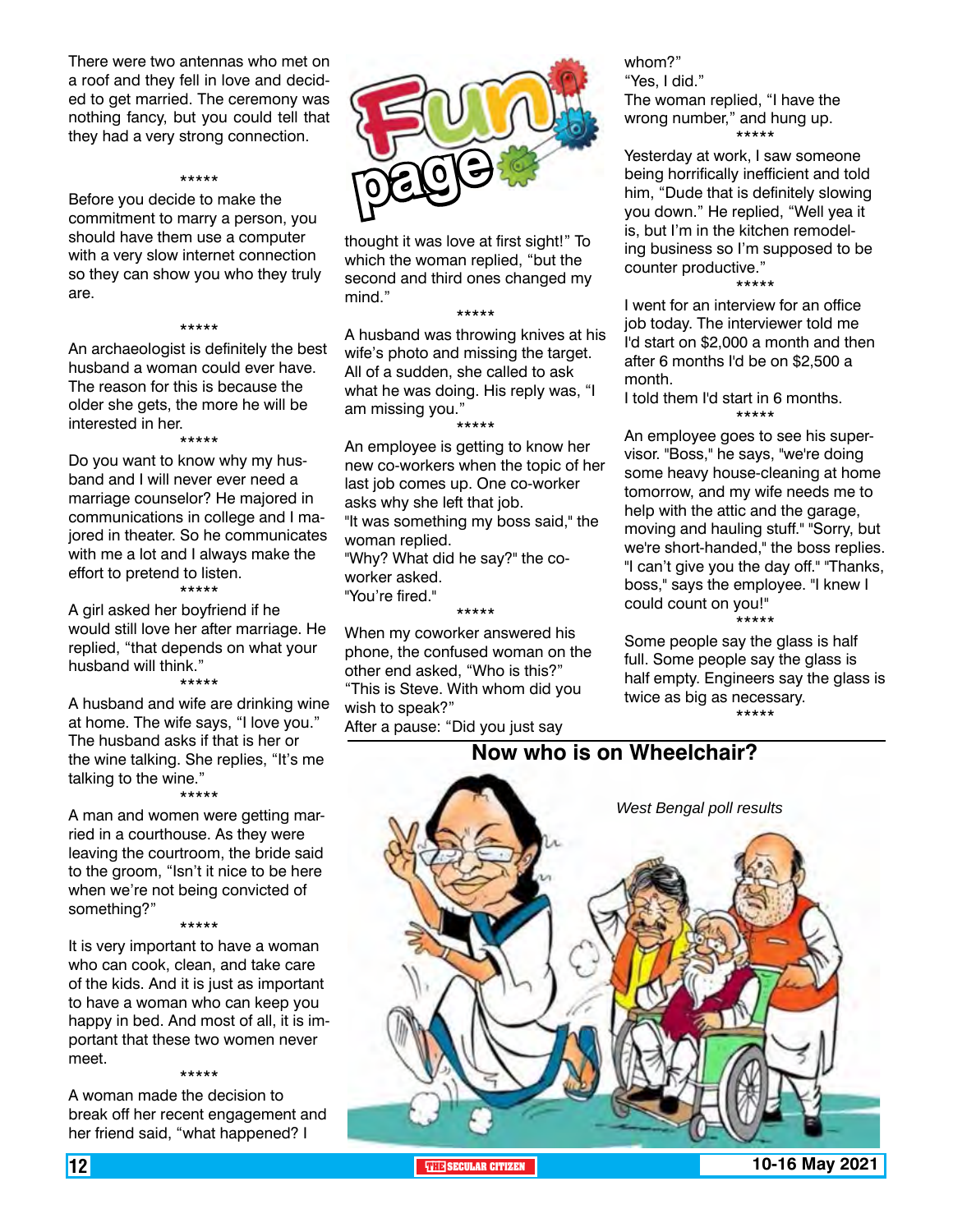#### (Contd.. from p. 5)

the Goa govt acted promptly and heeded the early warnings of the impending second wave, when Covid cases in Goa started to be on the upswing, a month back. Unfortunately, what mattered more was the state's dwindling economy which opened the floodgates of tourism , unchecked borders , and gay abandon on our beaches, with Covid protocol thrown to the winds , even as Casinos and night clubs continued to flourish and draw large crowds. And with restaurants allowed to remain open with 50% capacity , and our Municipal and fish markets exempted from the present lockdown, can we ever hope to break the virus transmission chain? Or, are we still waiting for the numbers to rise before tightening the screws?

> *—A. F. Nazareth, Alto Porvorim, Goa*

**Please renew your subscription if expired. Mention your subscription no. while sending the renewal amount**

**The Jerusalem Code** by Chhotebhai



**Contact: Tel.: +91 9820485389**

*Dal fry is a delicious lentil recipe that is made with tur dal (pigeon pea lentils), masoor dal, onions, tomatoes and spices. Relish this mouthwatering, mildly-spiced, creamy lentil dish with roti, naan or your favourite steamed rice.*



#### **Ingredients you need:**

Tur dal: 100 gms, masoor dal: 100 gms.

2 onions and three tomatoes, both finely chopped.

Green chilies.

Curry leaves.

A pinch of asafoetida powder (hing).

Coriander leaves.

Kasuri methi (dry fenugreek leaves).

 You will also need ginger, mustard seeds, cumin seeds, turmeric powder, red chili powder, garam masala powder, cooking oil, lemon juice, and salt.

#### **Method (How to make it):**

- 1. Wash the lentils thoroughly in water.
- 2. After washing, pour it into a pressure cooker and toss in a pinch of turmeric powder and 2 cups of water.
- 3. Pressure cook for 8 minutes on medium heat, or until it is thoroughly cooked and completely soft. Once cooked, mash it with a spoon or wired whisk, then set aside.
- 4. Heat 2 to 3 tablespoons of oil in a pan. Once hot, add ½ teaspoon of mustard seeds.
- 5. When they crackle, add 1 teaspoon of cumin seeds and fry them for a few seconds or until they change colour.
- 6. With the mustard and cumin seeds still in the pan, add the chopped onions.
- 7. When the onions turn lightly browned, add in 1 teaspoon of ginger-garlic
- paste and stir to combine. Sauté the mixture for a few seconds or until the raw aroma of the ginger-garlic goes away on a low heat.
- 8. Finally, add in 10 to 12 curry leaves, 2 to 3 dry red chilies, and 1 to 2 green chillies. Stir to combine with the ginger-garlic paste mixture.
- 9. Mix well on a low heat, stirring to combine the flavours.
- 10. Add all the spice powders and mix again.
- 11. After mixing thoroughly, add the finely chopped tomatoes.
- 12. Stir together one more time and continue to sauté until the tomatoes become soft and pulpy. The oil should also start to leave the masala mixture, which is an indication that the onion-tomato base mixture is fully cooked.
- 13. Add your mashed lentils to the sautéed onion-tomato masala mixture in the pan.
- 14. Combine and mix everything evenly with the rest of the masala mixture.
- 15. Pour 1 to 1.5 cups water. You can adjust the consistency of the dal fry by adding more or less water.
- 16. Mix and stir thoroughly to get a smooth and even consistency.
- 17. Season with salt. Mix again.
- 18. Simmer for 5 to 6 minutes on a low to medium heat. Stir occasionally, so that the lentils do not stick at the bottom of the pan.
- 19. Add 1 teaspoon of crushed kasoori methi (dried fenugreek leaves) and sprinkle ½ teaspoon of garam masala powder.
- 20. Stir and simmer for 1 more minute.
- 21. Switch off the gas and add 3 tablespoons of chopped coriander leaves. You can also add 1 teaspoon of lemon juice for a little added freshness and tang.
	- *Your dal fry is ready. Serve hot.*

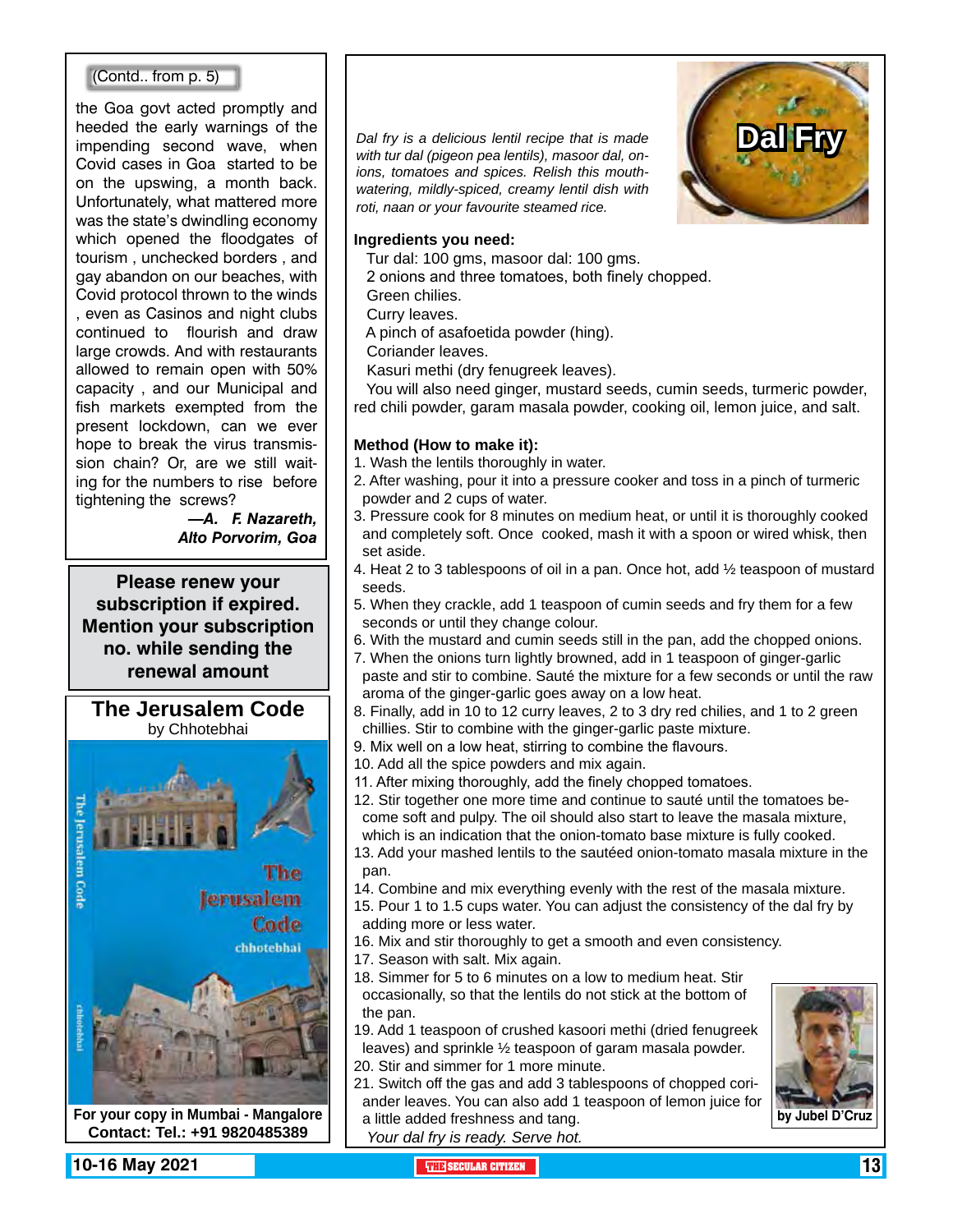## *Angela Merkel:* **A Paradigm of Good Governance**

There are certain pieces of news,<br>
which one would like to hap-<br>
pily render one's ears to, every<br>
time they reach one's years. Since which one would like to happily render one's ears to, every they are pleasing to listen to, soothing to one's ears and hearts as well as edifying, they do not ever grow stale; instead, the freshness and relevance of the news, along with its motivating fibre, remains and the value of the news increases. One such news in the recent history of the world is that of 'Angela Merkel', Chancellor of Germany, whom Germany bid farewell to, a couple of months ago.

Angela Merkel made 'history' in the world as well as in Germany by being bid farewell to with 'six minutes of warm round of applause', along with a 'nation-wide standing ovation'. The whole country, with people on the streets, balconies and windows, applauded her in a spectacular and historic way, with no second. No wonder, Angela emerged as a singular exem-

plar of 'leadership and defense of humanity'.

A bird's eye view of the German world would be worth the while for having a deeper sight into the merit of Mrs Angela alongside her setting. German people are known for being

hardworking, disciplined, punctual, truthful, logical, efficient, economical, sensible and humorous. They respect the privacy of the other, the structure and laws of society, keep a sense of 'order' in business culture and often spend their time practically about how a problem should be solved. Though they are individualized, they give due importance to family.

Further, Germany is the largest and the strongest economy in Europe as well as the fourth largest in the world. It is the largest exporter of high quality goods in Europe, like cars, machinery and pharmaceutics, together

with chemical and electrical products. It has the highest share of industry in gross value among the G7 countries. The strongest sectors of vehicle construction, electrical industry, engineering and chemical industry and a GDP of 3.67 trillion USD in 2017 make Germany indisputably well off, as well.

Coming back to Mrs Merkel, the Germans elected her to lead 80 million Germans. She did so for 18 years, with 'competence, skill, dedication and sincerity', to the approval of one and all. She was hailed as 'The Lady of the World' and was described as 'equivalent of six million men'. She emerged as a major epitome of 'governance and good governance', unlike most politicians and rulers ever do, incredibly so.

Politicians in all places are mostly known for certain typical mindset and behavior, though with more or less degrees. They are extremely

> selfish and highhanded, tell lies, utter nonsense, stand for photo shots, assign their relatives and pets to government posts, make infallible claims, take top credits, advertize empty glories, make false promises, pretend to

be gods, create sycophants, and the like, profusely so. But, 'Angela Merkel' chose to do none of these, for the noble reasons that guided her to leadership.

No wonder, the eighteen years of her leadership in the country recorded not a single lapse against her. She handed the party leadership position over to those after her, without any to-do about anything. The best part of all that she lived for during the eighteen years at the helm of affairs of the country was 'leaving Germany and its people on the top, in the best condition ever'. That was her remarkable merit. That itself is the definition of



'good governance', too. *Angela Merkel*

Angela Merkel, as a 'silent and sober leader', chose to be what she was and chose to be what she wasn't, too. A former chemical physicist from East Germany, Angela was not attracted by fashion, lights, real estate, cars, yachts, private planes, and the like, not at all. She wore the 'same wardrobe' for eighteen years, noteworthy indeed. She was, in all probability, just one of her kinds in the history of the world. No surprise, 'God bless this silent leader', was the prayer that emanated from one and all during the ovation.

'I am a government employee and not a model', was her sharp response, when a journalist inquired 'whether she had no option other than wearing the same suit'. Again, when questioned by journalists whether housemaids do her household work or not, she informed them unassumingly that 'she and her husband together do their home-making'. She wondered why the journalists did not question her about the successes and failures in her government!

Mrs Merkel lived in an ordinary apartment before she was elected Chancellor of Germany and she continued to live there, like a regular citizen, unlike other dignitaries anywhere. She





*Fr. Dr. M. D. Thomas*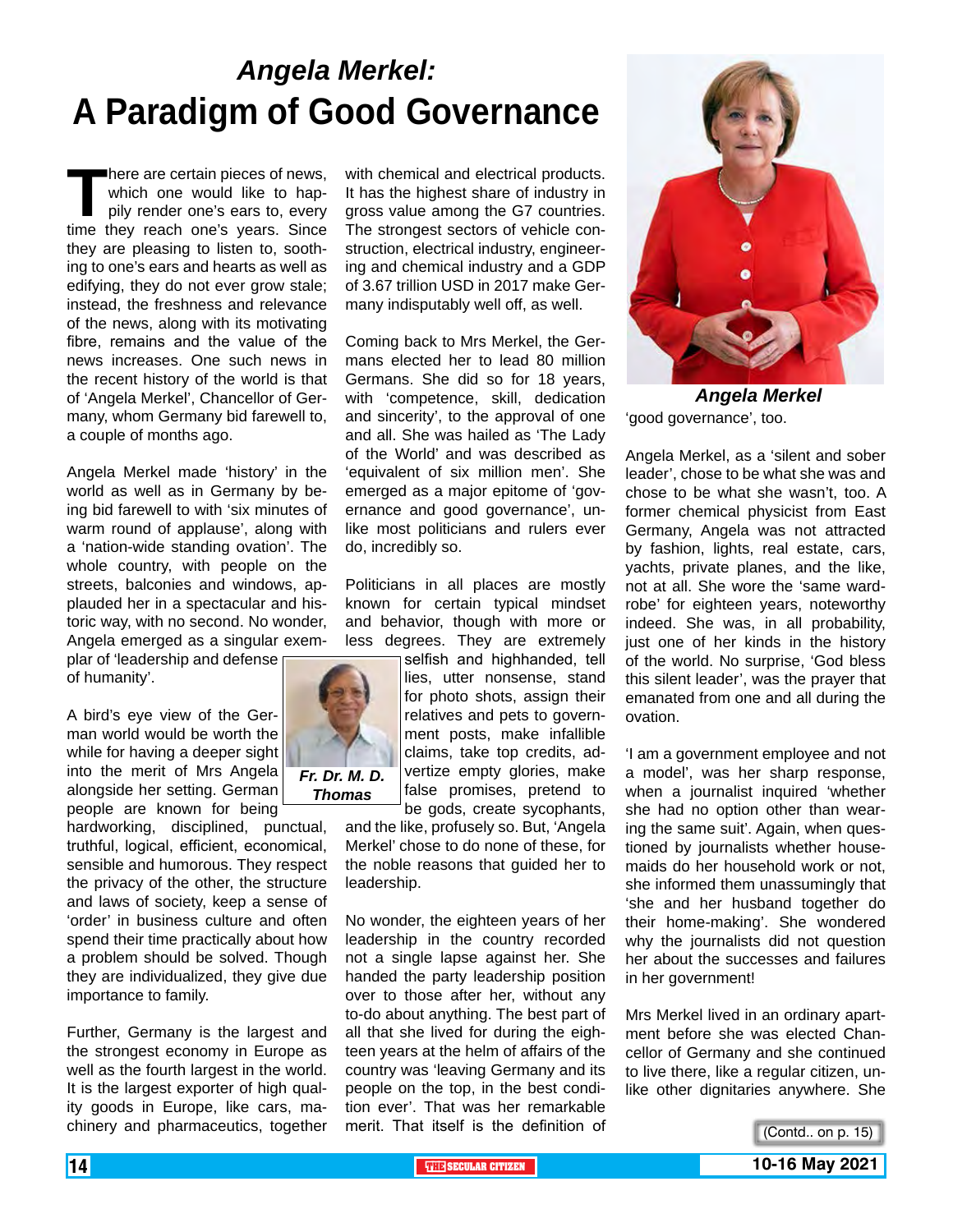did not feel the need of a villa, servants, swimming pools, gardens and other show-off amenities. That was the 'simplicity and modesty' she put on view for the people as 'qualities of a genuine and seasoned leader'. Her focus was not herself, but 'good governance' of her country and the wellbeing of the people who placed trust in her.

Obviously, 'governance' is 'the process of decision-making and the procedure of implementing those decisions'. It is the exercise of authority by political leaders for the well-being of the citizens of a certain country. It refers to 'structures and processes that are designed to ensure 'accountability, transparency, responsiveness, rule of law, stability, equity, inclusiveness, empowerment and broad-based participation'.

Further on, 'good governance' is the yardstick of 'integrity and efficiency' reflected in the 'proper, effective and sustainable utilization of resources', human and natural. It is the measure of satisfaction in the citizens of the respective country as beneficiaries of governance, in which public affairs, institutions and resources are administered in an ideal and ethical way, all for the needs of the society in hand, sensitively so.

In the light of the various dimensions of the 'leadership' of Angela Merkel and her Germany described above, it is our duty as well as Constitutional right as 'we the people' to pore over our selfstyled leaders, in India and world over. It is indeed appalling to observe that a high percentage of them have 'criminal backgrounds', as the only certificate of eligibility for the post they hold. Not knowing 'the trade and the rule of the game', most of them literally miss the goal and end up making a complete mess of the business in hand. No wonder, the citizens are the hapless victims of the

'bad governance' they display therein.

Will our leaders stop or at least reduce telling 'lies' in public? Will our administrators refrain from making 'superlative and blank claims' and stop bluffing the people? Will our elected representatives renounce 'arrogance of power' and 'authoritarian politics' and realize that they are 'not anointed to rule over their people'? Will those in the governmental system ever become 'humble and capable' enough, so as to serve the people, who are placed in their hands by the respective Constitution of their land? These are some of the razorsharp questions that are before all those who occupy the 'public space', the world over, as they are confronted by the 'mirror of good governance', which Angela Merkel lived for Germany and beyond.

While presenting an award of heartfelt 'salute and kudos' to Mrs Angela Merkel, the Emeritus Chancellor of Germany, for emerging as a 'paradigm of good governance', it is the ardent wish of the citizens of the human society, in India and beyond, 'may our leaders imbibe the 'ethical fibre' of governance and good governance', in favour of a world that is harmonious and better for the humans of the 21st century!

--------- *The author is Director of Institute of Harmony and Peace Studies, New Delhi, and has been committed to cross-cultural perspectives, interfaith relations, social ethics, constitutional values, national integration and social harmony, for the past over 40 years. He contributes to the above cause through lectures, articles, video messages, conferences, social interactions, views at TV channels, and the like. He could be contacted at 'mdthomas53@gmail.com'.* 

# $\left\{\mathsf{Contd.}\ \mathsf{from}\ \mathsf{p.}\ 14\right\}$  thed governance' they display **The Vaccine (Sectified ) Conundrum**

The difference between this generation and my generation is that while they study algebra, we studied arithmetic( in the 60s). In school we had addition , subtraction, multiplication , division and percentage problems, very little of algebra and even less of geometry. We could think, calculate and solve arithmetical problems unlike today's generation. Today they can solve complex concepts but not simple arithmetical problems. Here is a simple problem that we could solve in class IV.

**Problem:** The total production of vaccines is 27 lakh doses a day in the country. This production cannot be increased for the next 18-24 months. The country has already administered 1st dose to approximately 30- 50 lakh senior citizens(60+) every day beginning March 1. (This was possible because the Serum Institute of India had started producing vaccines before phase 1 began in India and had stock on hand). The 60+ became eligible progressively for the 2nd dose after 6 weeks (i.e.,from April 15).

Question: 1 How many senior citizens will have to be vaccinated for the 2nd dose from April 15 everyday? Answer: 30-50 lakhs every day.

Q2: How many doses will be available for 45+ category from April 15? Answer: Zero

Q3: How then are the 45+ being vaccinated A3: Because tens of thousands of 60+ are unwilling to jostle with the crowds at vaccination centres for fear of being infected by the virus. Thus they will not be fully vaccinated defeating the very purpose of the vaccination programme.

*Result :Total chaos if vaccinations are opened up for all.*

**The solution:** (1.) Put on hold vaccination of 18+ category (2.) Prioritize 2nd dose for 60+ for a few weeks. (3.) Prioritize 2nd dose for 45+ from May 15. Thereafter move forward in a calibrated manner always factoring in the 2nd dose else there will be total chaos.

> *—Prof Robert Castellino Mumbai*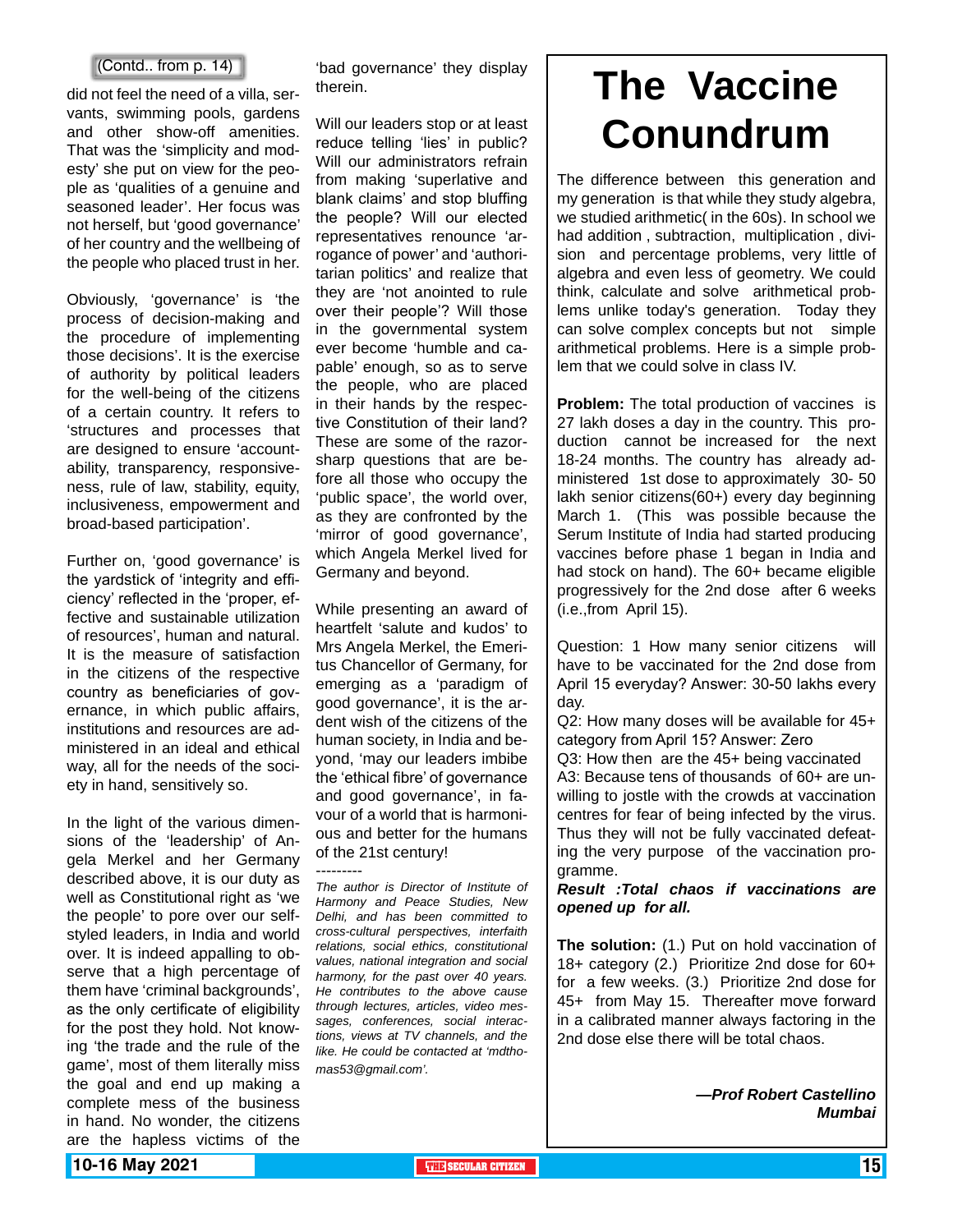# **Royal Christian Family MATRIMONIALS - GROOMS**

**7212. MUMBAI :** East Indian Roman Catholic Bachelor, (Born in February 1991), Ht. 5' 8", Wt. 70 kgs, Wheatish Complexion, Edn. Bachelor of Arts, B.H.M.S., Luzern, Switzerland, working as a Restaurant Supervior. Contact email : noellyn\_p@hotmail.com

**6986. MUMBAI :** Mangalorean Roman Catholic Bachelor, (Born in March 1990), Ht. 160 cms, Wt. 66 kgs, Wheatish Complexion, Edn. Graduate, working for MNC. Contact email : alwyn90lewis@yahoo.com

**6996. MUMBAI :** Tamilian Roman Catholic Bachelor, (Born in September 1990), Ht. 5' 5", Wt. 75 kgs, Wheatish Complexion, Edn. BMS., M.Com., MBA in Marketing, working for L & T Infotech. Contact email : rodnidavid@gmail.com

**7207. Chandigarh :** Anglo Indian Catholic Divorcee, (Born in April 1972), Ht. 6' 1", Wt. 80 kgs, Very Fair Complexion, Edn. B.Com., MFC, MA English, Teacher by profession. Contact email : vishalsud81@gmail.com **7206. new delhi :** Goan Roman Catholic Bachelor (Born in October 1995), Ht. 5' 6", Wt. 43 kgs, Fair Complexion, Edn. B.E. Computer Engineer, working as a Project Manager with Paytm. Contact email : dcosta.ria@gmail.com

**7097. MUMBAI :** Mangalorean Roman Catholic Bachelor, (Born in October 1991), Ht. 5' 11", Wt. 97 kgs, Wheatish Complexion, Edn. B.Com., working as Sr. Account Recievable in private company. Contact email : dsouzadonald11@gmail.com

**6841 MuMBAI :** Anglo Indian / Keralite Roman Catholic Bachelor, (Born in May 1991), Ht. 170 cms, Wt. 78 kgs, Fair Complexion, Edn. M.Com., working as a Sales Executive. Contact email : mrsannieroy@yahoo.co.in **6982. MUMBAI :** Mangalorean Ro-

man Catholic Bachelor, (Born in

#### **Important Notice**

Telephone no. of candidate will be printed only with the consent of members. For Tel. Nos. Please contact: +91- 9820473103 / 9820485389 or Email : royalchristianfamily@gmail.com

September 1989), Ht. 172 cms, Wt. 68 kgs, Wheatish Complexion, Edn. C.A., working as a C.A., Contact email : jpereiranirrh@gmail.com

**6424. MUMBAI :** East Indian Roman Catholic Bachelor, (Born in October 1991), Ht. 5' 11", Wt. 65 kgs, Fair Complexion, Edn. B.Com., well employed, working as Sr. Customer Care Executive. Contact email :

gerardd754@gmail.com,

**6228. MUMBAI :** Mangalorean Roman Catholic Bachelor (Born in December 1972). Ht. 5' 8", Wt. 65 kgs., Wheatish Complexion, Edn. S.S.C. A/C Tech. Course, working as a A/C. Technician in Voltas. Contact email : lawrencedias321@gmail.com / Mob: 8291056939

**7004. MUMBAI :** Tamilian Roman Catholic Bachelor, (Born in August 1988), Ht. 5' 7", Wt. 90 kgs, Wheatish Complexion, Edn. B.E. (Inst.) MBA, working as a Sales Engineer. Contact email : amarian1988@gmail.com OR 9967657806

**6980. MUMBAI :** Mangalorean Roman Catholic Bachelor, (Born in September 1987), Ht. 182 cms, Wt. 79 kgs, Wheatish Complexion, Edn. PGDBM, working as a Manager. Contcat email : roystonpereira2007@gmail.com

**7185. MUMBAI :** Goan Roman Catholic Bachelor, (Born in October 1984) Ht. 5' 10", Wt. 72 kgs, Wheatish Complexion, Edn. B.Com., working for Bank. Contact email :

spydee321@gmail.com

**7032. MUMBAI :** Mangalorean Roman Catholic Bachelor, (Born in November 1977), Ht. 5' 6", Wt. 72 kgs, Fair Complexion, Edn. Degree in Electronics and Telecommunications, working as Telecom Engineer. Contact email : franky54@rediffmail.com

**7019. MUMBAI :** Tamilian Roman

## To Place Your Matrimonial Advertisement Call:

+91 - 9820485389 or 9820473103 \* Check your email at least once a week.

\* Members are requested to inform us when they are settled, so that publication of their details can be discontinued.

Catholic Bachelor, (Born in June 1981), Ht. 5' 6", Wt. 60 kgs, Wheatish Complexion, Edn. B.Com., working as a Customer Services. Contact email : dasvinod1@gmail.com

**6973. MUMBAI :** Mangalorean Roman Catholic Bachelor, (Born in June 1989), Ht. 5' 10", Wt. 80 kgs, Wheatish Complexion, Edn. B.Sc., Nautical Science, working as 2nd Officer in Merchant Ships. Contact email : meltondsouza@gmail.com

**7031. MUMBAI :** Mangalorean Roman Catholic Bachelor, (Born in September 1985), Ht. 5' 7", Wt. 60 kgs, Wheatish Complexion, Edn. Undergraduate, IT Software, works at TCS. Contact email :

josephavild@yahoo.co.in

**7018. MUMBAI :** Goan Roman Catholic Bachelor, (Born in October 1969), Ht. 5' 5", Wt. 80 kgs, Wheatish Complexion, Edn. SSC, Self employed. Contact Email :

fredrick.dsouza0110@gmail.com **6979. MUMBAI :** Mangalorean Roman Catholic Bachelor, (Born in March 1989), Ht. 162 cms, Wt. 74 kgs, Wheatish Complexion, Edn. B.Com., working as a Office in Bank. Contact email : luton767@gmail.com

**7113. POONA :** Tamilian Roman Catholic Bachelor, (Born in December 1982), Ht. 5' 6", Wt.65 kgs, Fair Complexion, Edn. B.Com., working in Logistic Co. in **DUBAI**. Contact email : shantasam1955@gmail.com

**6971. MUMBAI :** Mangalorean Roman Catholic Bachelor, (Born in December 1987), Ht. 6', Wt. 81 kgs, Wheatish Complexion, Edn. B.E. Electonics, working as a Tech. Lead, in Mysore. Seeks a graduate, tall, Mangalorean girl. Contact email : dsz.roshan@gmail.com

**If not settled within a year, renew your membership atleast two months in advance to continue the service uninterrupted.**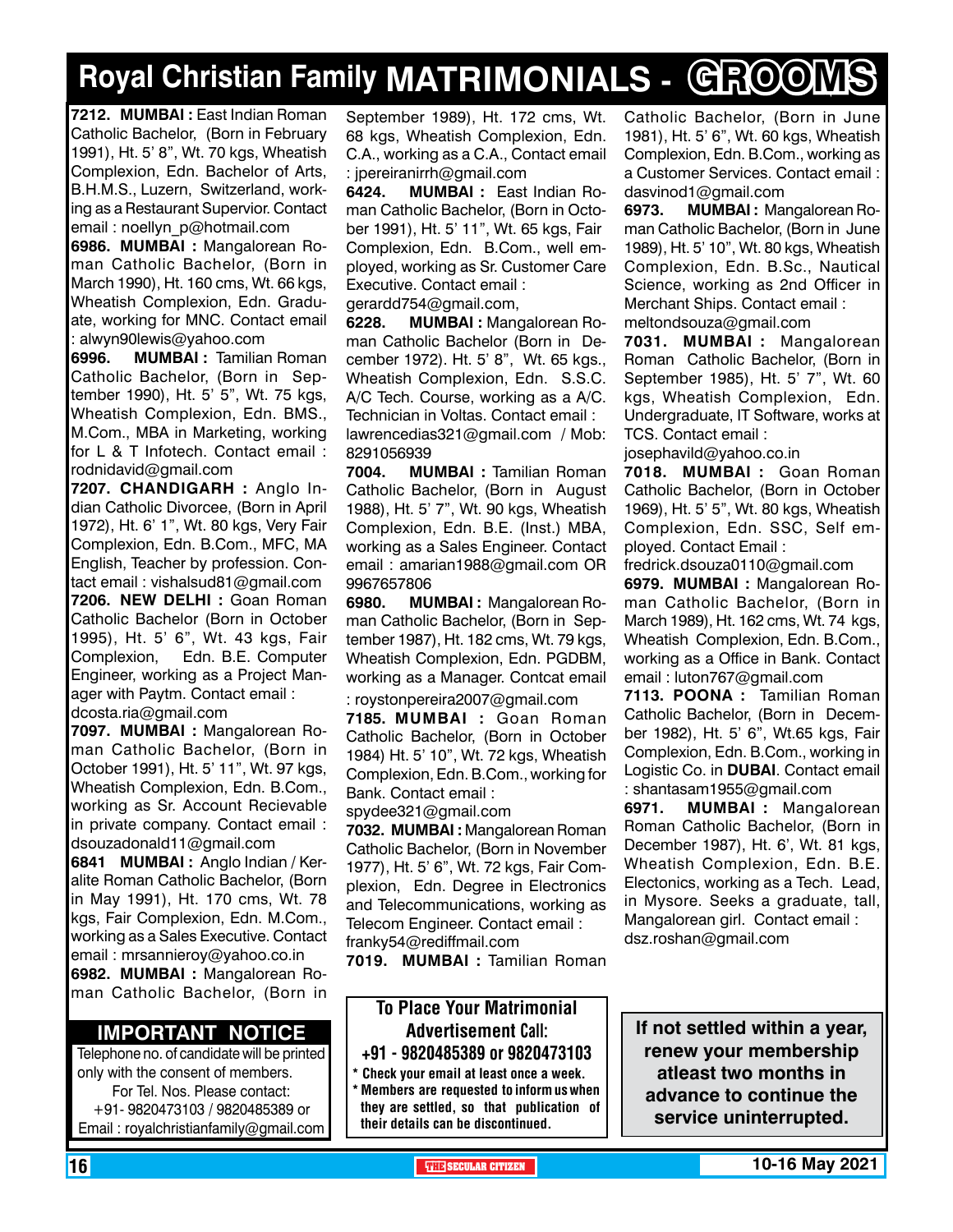## **Royal Christian Family MATRIMONIALS - BRIDES**

**7199. BANGALORE :** Mangalorean Roman Catholic Spinster, (Born in January 1990), Ht. 5' 2", Wt. 53 kgs, Fair Complexion, Edn. Master's in Mass Communications (NTU, Singalore) working as a Senior Manager of Corporate Communications in **SINGAPORE**. Contact email : mafern.2121@gmail.com

**7128. MUMBAI :** Affluent business family R.C. East Indian Spinster, (Born in 12-04-1988), Ht. 5' 2", very beautiful and pretty. Edn. MS General Surgeon, Doctor by profession. Contact email : drvd2019@gmail.com

**7182. MUMBAI :** Mangalorean Roman Catholic Spinster, (Born in October 1992), Ht. 5' 4", Wt. 72 kgs, Wheatish Complexion, Edn. B.Com., C.A., working as Asst. Manager in TATA Company. Contact : email : matrimonialp27@gmail.com

**7081 MUMBAI :** Goan Roman Catholic Spinster, (Born in April 1993), 5' 3", Wt. 55 kgs, Wheatish Complexion, Edn. Masters of Dentistry (MDS), Dental Surgeon, Doctor by profession. Contact email :

carlferns93@gmail.com

**7160. MUMBAI :** Mangalorean Roman Catholic Spinster, (Born in September 1988), Ht. 5' 7", Fair Complexion, Edn. BMS, working as a Senior Merchandiser in a Global Retail Company in Dubai. Contact email : prislobo10@gmail.com

**6860 MUMBAI :** Goan Roman Catholic Spinster, (Born in October 1991), Ht. 5' 4", Wt. 55 kgs, Wheatish Complexion, Edn. B.M.M. (Mass Media), working for IT in MNC. Contact email : lgp1891@gmail.com

**7126. U.S.A. :** Mangalorean Roman Catholic Spinster, (Born in January 1992) from Mumbai, Ht. 5' 7", Wt. 60 kgs, Fair Complexion, Edn. B.E. (Computers) from Mumbai, M.S. (Information Systems) from US. Possesses H1B visa and is working as a Technical Analyst with an MNC in USA.

**Royal Christian Family Helps In Choosing The Right Life-Partner Serving Since 41 Years** Contact email :

wilfyjoy1315@gmail.com or call +91 98603 02527 / + 91 9970172527

**6642 MUMBAI :** Goan Roman Catholic Divorcee, (Born in September 1979), Ht. 5' 3", Wt. 65 kgs, Fair Complexion, Edn. B.Com., working as a Customer Service professional. Contact eamil : sav\_mon@yahoo.com Tel.No. 8291001606

**7014. MUMBAI :** Mangalorean Roman Catholic Spinster, (Born in September 1992), Ht. 5' 1", Wt. 45 kgs, Fair Complexion, Edn. MMS (Finance) working as a Finance Executive in Limited Company. Contact email :

eva\_hpereira@rediffmail.com

**7095. MUMBAI :** Goan Roman Catholic Spinster, (Born in December 1992), Ht. 5' 3", Wt. 55 kgs, Wheatish Complexion, Edn. M.Com + Import Export Certificate Course, working as a Billing Assistant in Well known Hospital. Contact email :

perpetualdias7@gmail.com

**6831. MUMBAI :** Mangalorean Roman Catholic Spinster, (Born in April 1991), Ht. 5' 4", Wt. 54 kgs, Fair Complexion, Edn. B.Com., working as an Senior Associate in Insurance Company. Contact email :

denisdsouza854@gmail.com

**7064. MUMBAI :** Goan Roman Catholic Spinster, (Born in May 1988), Ht. 5' 2", Wt. 50 kgs, Wheatish Complexion, Edn. MBA, working for Private Company as an Accounts Executive. Contact email : cecrc19@gmail.com

**7070. MUMBAI :** Mangalorean Roman Catholic Spinster, (Born in March 1992), Ht. 5' 5", Wt. 48 kgs, Wheatish Complexion, Edn. M.Com., CS., working as a Company Secretary in Private Firm. Contact email :

smile9920@outlook.com

**7082. MUMBAI :** Tamilian Roman catholic Spinster, (Born in September 1985), Ht. 5', Wt. 50 kgs, Wheatish Complexion, Edn. 12th std., working

#### **Important Notice**

Telephone no. of candidate will be printed only with the consent of members. For Tel. Nos. Please contact: +91- 9820473103 / 9820485389 or Email : royalchristianfamily@gmail.com

as a sales girl in Big Store. Contact email : susanmoses1385@gmail.com **7066. MUMBAI :** Mangalorean RC Spinster, (Born in June 1987), Ht. 5' 4", Wt. 78 kgs, Fair Complexion, Edn. B.E., (EXTC) M.S. (International Business Management), working as a Consulting Manager. Contact email : l2018anselm@yahoo.com

**7069. MUMBAI :** Tamilian RC Spinster, (Born in April 1992), Ht. 5' 3", Wt. 50 kgs, Fair Complexion, Edn. B.Sc., Nursing, Staff Nurse. Contact email : mpchandran68@gmail.com Mobile : 9820041633

**7105 MUMBAI :** Mangalorean RC Spinster, (Born in November 1991), Ht. 5' 5", Wt. 62 kgs, Wheatish Complexion, Edn. M.Sc., Microbiology, (Pursuing Ph.D., ) Assistant Professor. Contact email : 1991divine@gmail. com

**7060. MUMBAI :** East Indian RC Spinster, (Born in February 1983), Ht. 5' 4", Wt. 50 kgs, Wheatish Complexion, Edn. B.Com., Diploma in Finance from NMIMS, Diploma in B, Self employed. Contact email : vianneyde2k@yahoo.com

**7162 MUMBAI :** Mangalorean RC Spinster, (Born in September 1993), Ht. 5'5", Wt. 58 kgs, Wheatish Complexion, Edn. B.A., working as a Secretary. Contact email: t.banze@ rediffmail.com

**7055. U.K. :** Tamilian RC Spinster, (Born in April 1988), Ht. 5' 2", Wt. 62 kgs, Wheatish Complexion, Edn. B.Sc., working as a Staff Nurse in UK. Contact email : o365acc@gmail.com

**Registered members can publish their ad in all the 50 issues in a year for Rs. 8000 only.**

If you wish to publish your matrimonial classified advertisement in all the 50 issues in a year, you can do so for an amount of Rs. 8000 only.

### To Place Your Matrimonial Advertisement Call:

- +91 9820485389 or 9820473103
- \* Check your email at least once a week. \* Members are requested to inform us when they are settled, so that publication of their details can be discontinued.

**10-16 May 2021 <b>The City of the SECULAR CITIZEN** 17 And 2012 **The SECULAR CITIZEN** 17 AND 2021 **The SECULAR CITIZEN**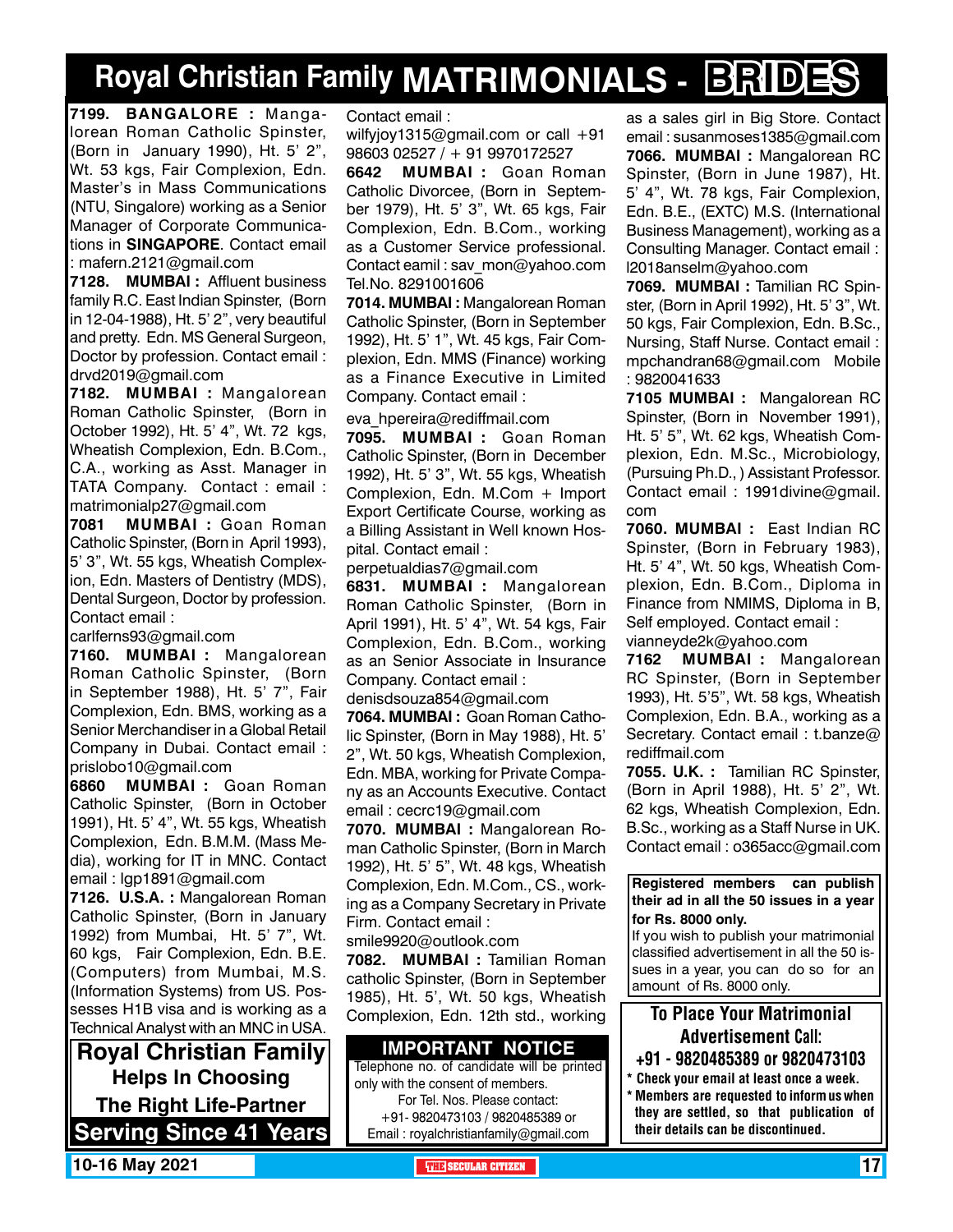# **He too contracted that deadly virus**

**(St. Damien of Molokai)**

*By Fr. F. M. Britto*

**S**erving the leprosy patients, this priest also contracted that deadly virus. Though he too then became an outcaste, his counthis priest also contracted that deadly virus. Though he too try honoured this rural man with the title "The Greatest Belgian." Today a bronze figure of him stands tall in Statuary Hall at the US Capitol and thousands of persons and institutions are named after him.

Father Damien was born as Joseph De Veuster on Jan 3, 1840 in the village of Tremelo in Belgium as the youngest of seven children to corn merchant John Francis De Veuster and Anne Catherine Wouters. His brother Pamphile became a priest and his two sisters, nuns. The 13 years old Damien was forced to quit school to work in the family farm.

Though his father wanted him to pursue a commercial profession, Damien joined in his brother's missionary religious congregation, the Fathers of the Sacred Heart of Jesus and Mary, at Louvain. At his religious profession on Oct 7, 1860, he took the name Damien after the fourth century physicianmartyr. He longed to become a missionary like St. Francis Xavier. Since his brother-priest could not travel to Hawaii (US) due to sickness, Damien took his place.

Arriving in Honolulu on March 19, 1864, he got ordained a priest on May 21, 1864 and was assigned to serve the mission in Hawaii Island. Since leprosy was then highly contagious and incurable, Hawaiian King Kamehameha V ordered in 1865 the most serious cases to be moved to a settlement colony of Kalawao on the island of Molokai. Since the Royal Board of Health could not provide the quarantined people food and other supplies, the lepers had to care for themselves by growing crops, which became impractical for them.



Bishop Louis Desire Maigret of Honolulu felt the need to send priests to assist these lepers. Since it involved high risks, he asked for volunteer priests. Four priests, including Fr Damien volunteered. The bishop asked them to take turns. On May 10, 1873, the first volunteer, Fr Damien arrived at the settlement at Kalaupapa, where some 600 lepers lived. On arrival, the bishop introduced Fr Damien to the lepers as, "one who will be a father to you, and who loves you so much that he does not hesitate to become one of you; to live and die with you."

With his compassion, Damien provided them spiritual, emotional and material comfort. He dressed their ulcers, made coffins and dug graves. He ate food with them by hand, shared pipes and lived with the lepers as equals. He comforted the dying and prayed at their graves. He addressed his flock, "We lepers". He told them, "Turn all your thoughts and aspirations to heaven. Work hard to secure yourself a place there forever."

Six months later Damien wrote to his brother in Europe, "I make myself a leper with the lepers to gain all to Jesus Christ." He said, "I feel no disgust when I hear the confessions of those near their end, whose wounds are full of maggots." He added, "No doctor; in fact as there is no cure, there seems no place for a doctor's skill." He also said, "Without the Blessed Sacrament, a position like mine would be intolerable."

Due to the request of him and the lepers, the superiors allowed him to stay there. Establishing the parish of St Philomena, Fr Damien built a church, a school, and two orphanages. Creating leaders among them to serve them, he constructed chapels, houses, hospitals, roads, built a reservoir and organized farms.

He became internationally known. His example attracted many helpers to the colony. The Church of England sent him food, medicine, clothing and supplies. American Protestants raised for him large sums of money.

After 11 years of working in the colony, Damien realized in 1884 that he too had contracted leprosy. After serving them for 16 years, the 49 years old Fr Damien died of leprosy on April 15, 1889 and the world moaned his death.

As per his wish, he was laid to rest under the same pandanus tree, where he first slept upon his arrival in Molokai. King Leopold III of Belgium requested his body to be returned to his native land. He was then buried in Leuven, the historic University City, close to his village. After his beatification in June 1995, the remains of his right hand were returned to Hawaii and re-interred in his original grave in Molokai.

Pope Paul VI declared him Venerable on July 7, 1977; Pope John Paul II beatified him in Belgium on June 4, 1995 and Pope Benedict XVI canonised him on Oct 11, 2009. His feast day is celebrated on May 10 by the Universal Church, but in Hawaii it is celebrated on the day of his death, April 15.

Mahatma Gandhi remarked that Fr Damien's work had inspired his social campaigns in India. He added, "The Catholic Church counts by the thousands those who after the example of Fr Damien have devoted themselves to the victims of leprosy. It is worthwhile to look for the source of such heroism."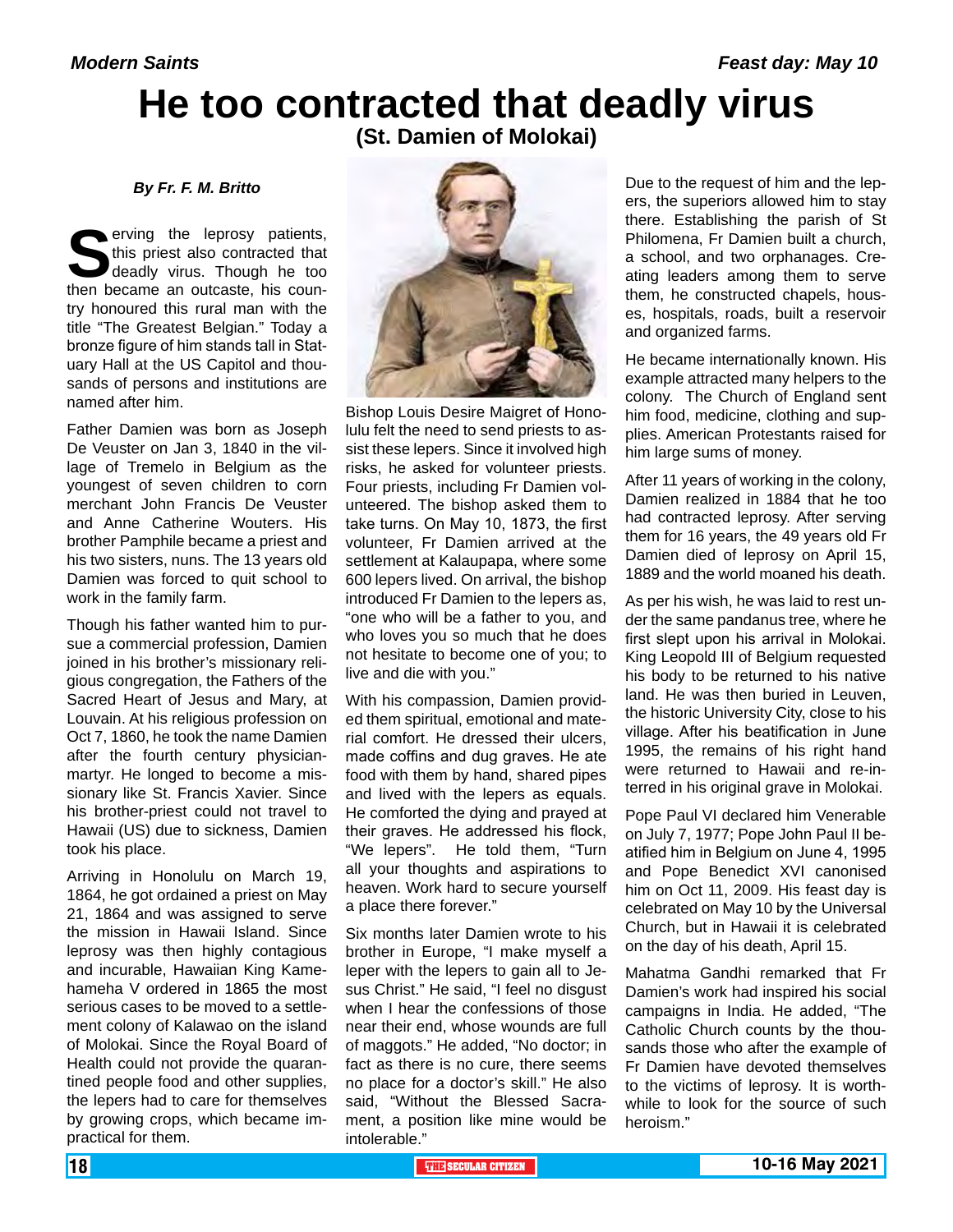# **Pope Francis' Catechesis on "Prayer"!**

#### **by DR. TREVOR COLASO**

**W**orld Day of Prayer (WDP) is<br>
ment which welcomes all to<br>
join in prayer and action for peace and a global ecumenical movement which welcomes all to justice! Its motto is: "Informed Prayer and Prayerful Action"! It is celebrated in over 170 countries on the First Friday of March; but local WDP activities could be held throughout the year. (Although it is not connected with the Sacred Heart devotion, Catholic may take inspiration from It).

The WDP 2021 host country is Vanuatu, a South Pacific group of islands of 312,000 inhabitants. They view the 'coconut tree as their tree of life'; because all its parts are useful. Their theme adopted is: "Built on a Strong Foundation"! - (Matthew 7:24-27) – a wise person who built the house on rock!

#### *The Church is a Great 'School of Prayer!*

Pope Francis on 14 April 2021, in his Wednesday general audience livestream said: \*The Church is a great 'school of prayer'! The essential task of the Church is to teach people how to pray? And to transmit from generation to generation, the lamp of faith with the oil of prayer! So, I encourage Christians to ensure that personal prayer is a priority!

\*The life of every Catholic parish should be marked by Liturgy (of the Eucharist) and community prayer, both of which are a 'great patrimony'! Draw strength from the inexhaustible well of Holy Mother Church; just as saints have done throughout history –Not with weapons of money and power, or of media communications, but with the weapons of prayer! These were communicated through monasteries, convents and hermitages, which played a stellar role in European civilization and culture. Without prayer the Church would become an empty shell and without anchor, losing its direction to evangelize. \*Thus in St.Luke's Gospel, Jesus poses a dramatic question: "When the Son of Man comes, will he find faith on earth? (Lk 18:8) Or will He find only organizations, groups of entrepreneurs, all well organized for charity! But will He find genuine faith?

On the Importance of "Vocal Prayer"! Continuing his series on the training of prayer, Pope Francis on 21 April 2021, reflected on the importance of 'vocal prayer'!

\*Prayer is a dialogue with God – a word, an invocation, hymn or poetry; wherein the Divine Word is incarnate in each person, which returns to God in prayer and thanksgiving. Words also act as our mothers, for they shape us! \*We should all have the humility of 'elderly people', who in Church quietly recite the prayers they learnt in as children. They are often the great intercessors in parishes. They are the oaks that spread their branches to offer shade and comfort. \*We should also learn from the perseverance of the Russian pilgrim who learnt the 'art of prayer' by repeating the same invocation again and again – "Jesus Christ, Son of the living God, have mercy on me a sinner" \*We must not disregard vocal prayer. One might say, Ah! This is for children or for ignorant folks. But please, do not succumb to the pride of scorning vocal prayer! \*The first human prayer has always been a vocal recitation; an essentialelement of Christian life! It is the simple prayer that Jesus taught: "Pray then like this - Our Father …" (Matthew 6:9ff).

#### *Further quotes on "Prayer" from Pope Francis!*

\*Miracles happen, but prayer is needed. Prayer that is courageous, struggling and persevering, not prayer that is a mere formality! \*Our families need to ask for the gift of the Holy Spirit! Through the Spirit's intercession, may our homes become like the house of Martha and Mary, places where Jesus always finds a warm welcome.

\*Let us ask ourselves: Are we open to Holy Spirit to enlighten us, to make us more sensitive to the things of God? Pray to the Holy Spirit for unity in the Church! \*Let us not grow tired of knocking at God's door, knocking at the door of God's heart! Mother Mary prays together with the community of disciples as she did on Pentecost. This is the power of prayer! The power in God's mercy! \*Intercede for the annual 'World Day of Prayer for the Care of Creation' and even otherwise – This will offer individual believers and communities, opportunities to reaffirm their personal vocation to be stewards of creation. \*Let us keep the flame of faith alive through the Sacraments, especially through Reconciliation, and ask God's forgiveness for sins against His creation; and work towards its preservation. \*Support your priests with your prayers and love; so that they may be true shepherds after Christ's heart. They are after all human. \*Vocations to the priesthood and the religious life are born in and from prayer. Only in prayer can they persevere and bear fruit. \*Rosary is a 'school of prayer and of faith'! Ask Mary to join us. She supports us in the fight against the forces of evil. May each family rediscover this family prayer, in order to bring about harmony, forgiveness and peace. \* The mystery of the Cross is a mystery of love! It can only be understood in prayer. And now weep, kneeling before the Cross! Consider Jesus' "Seven Words"; and prayer in the power of His Resurrection, to create a new life in you! \*Prayer, humility and charity towards all are essential in the Christian life. They are the way towards holiness. \*A good Catholic may meddle in politics, by offering oneself, always keeping the culture of life sacred, right from conception until natural death. So, pray for those who govern us. \*Now I ask you a favor – To pray to the Lord to bless me. And also to bless your priests and Bishops!